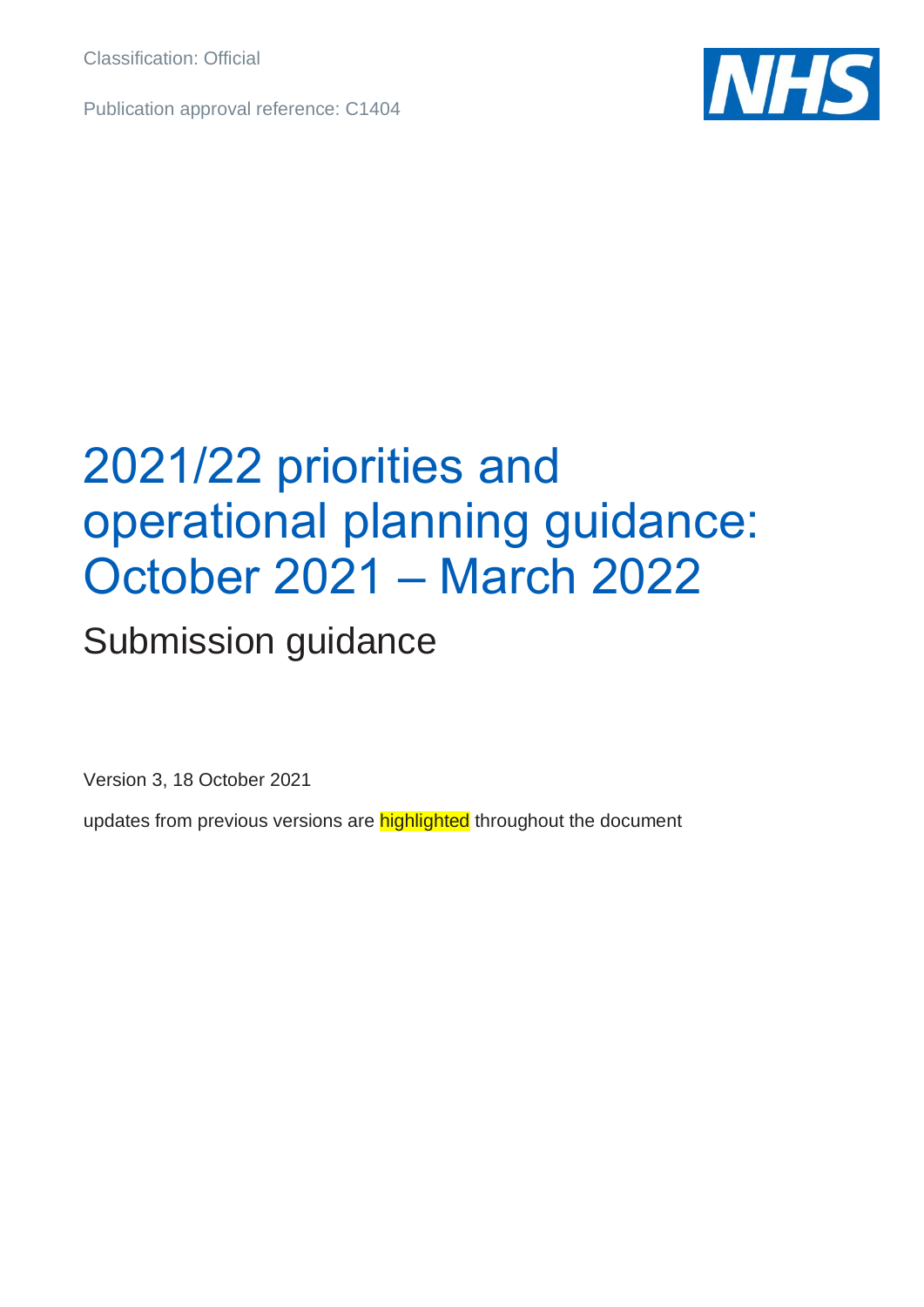# **Contents**

| <b>Version Number</b> | Date                 | Details of change                                                                                                                              |
|-----------------------|----------------------|------------------------------------------------------------------------------------------------------------------------------------------------|
| V <sub>1</sub>        | 30 September<br>2021 | Initial Version                                                                                                                                |
| V <sub>2</sub>        | 06 October<br>2021   | In the Activity Metrics table in Appendix A, the<br>granularity of plans for some measures has been<br>updated, these are <b>highlighted</b> . |
| V <sub>3</sub>        | 18 October           | In the Activity Metrics table in Appendix A, E.B.27<br>(Faster Diagnosis Standard) has been removed.                                           |
| V <sub>3</sub>        | 18 October           | In the Activity Metrics table in Appendix A, the<br>granularity of plans has been updated for E.B.32-<br>backlog to read 'Provider mandatory'. |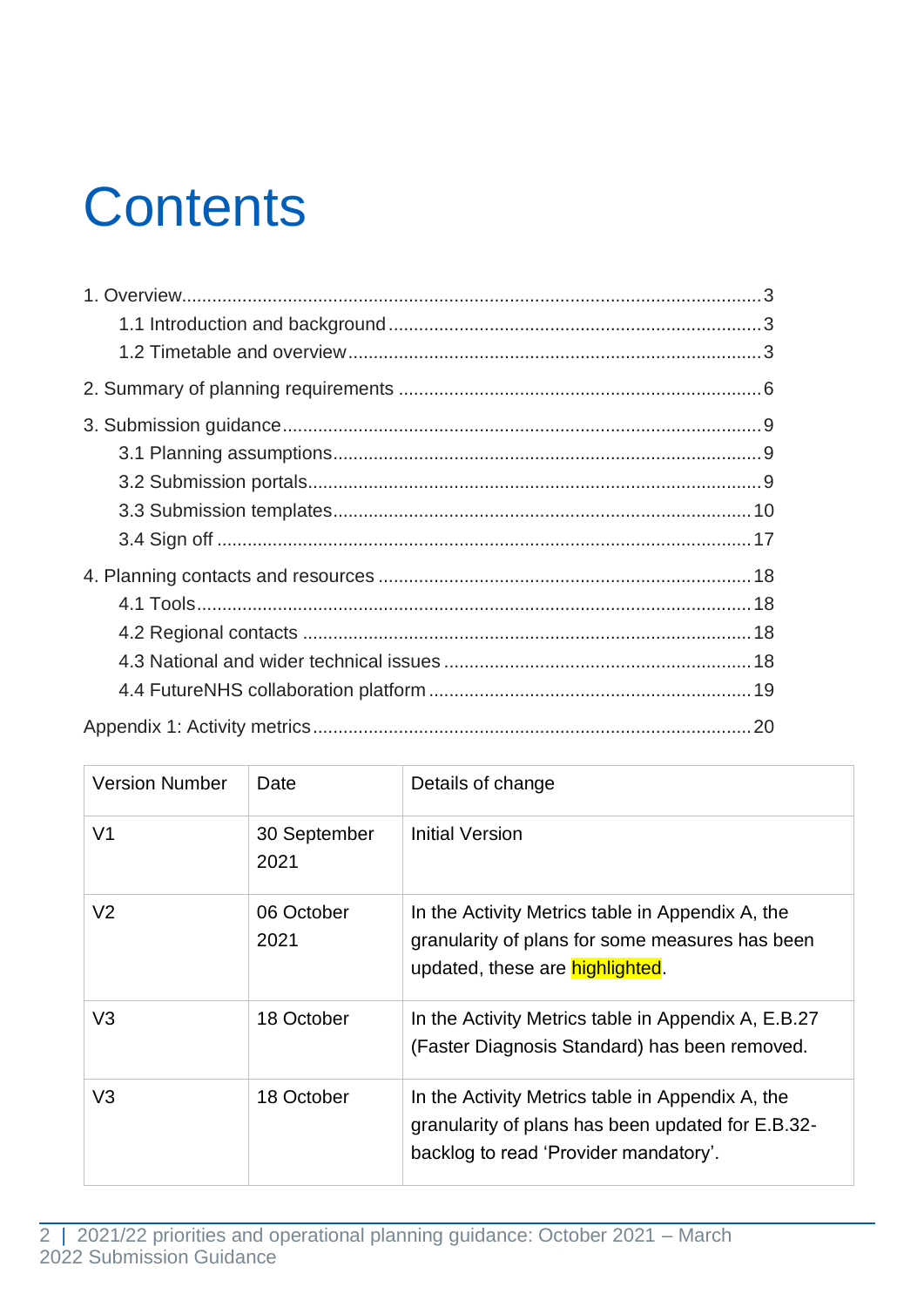## <span id="page-2-0"></span>1. Overview

### <span id="page-2-1"></span>1.1 Introduction and background

As outlined in [2021/22 Priorities and Operational Planning: October 2021 –](https://www.england.nhs.uk/publication/21-22-priorities-and-operational-planning-guidance-oct-21-march-2022/) March [2022](https://www.england.nhs.uk/publication/21-22-priorities-and-operational-planning-guidance-oct-21-march-2022/) this submission guidance provides further detailed policy and technical information to enable integrated care systems (ICSs) and their constituent organisations to develop and agree operational plans for the second half of 2021/22.

This document sets out:

- what needs to be completed for each of the activity, workforce and finance components
- details of each of the planning returns and guidance on their completion
- the method of submission for each element and how to access the relevant templates.

The activity and performance measures included in this planning exercise are listed in Appendix 1.

This submission guidance should be read alongside:

- [2021/22 priorities and operational planning guidance](https://www.england.nhs.uk/publication/2021-22-priorities-and-operational-planning-guidance/)
- [2021/22 priorities and operational planning: October 2021 –](https://www.england.nhs.uk/publication/21-22-priorities-and-operational-planning-guidance-oct-21-march-2022/) March 2022
- [Guidance on finance and contracting arrangements for H2 2021/22](https://www.england.nhs.uk/publication/guidance-on-finance-and-contracting-arrangements-for-h2-21-22/)
- [Activity, performance and workforce technical definitions](https://www.england.nhs.uk/publication/21-22-priorities-and-operational-planning-guidance-oct-2021-march-2022-activity-performance-and-workforce-technical-definitions/)

### <span id="page-2-2"></span>1.2 Timetable and overview

ICSs are asked to work across their partner organisations to produce plans that consider alignment Clinical Commissioning Groups (CCGs) between activity, workforce and finances.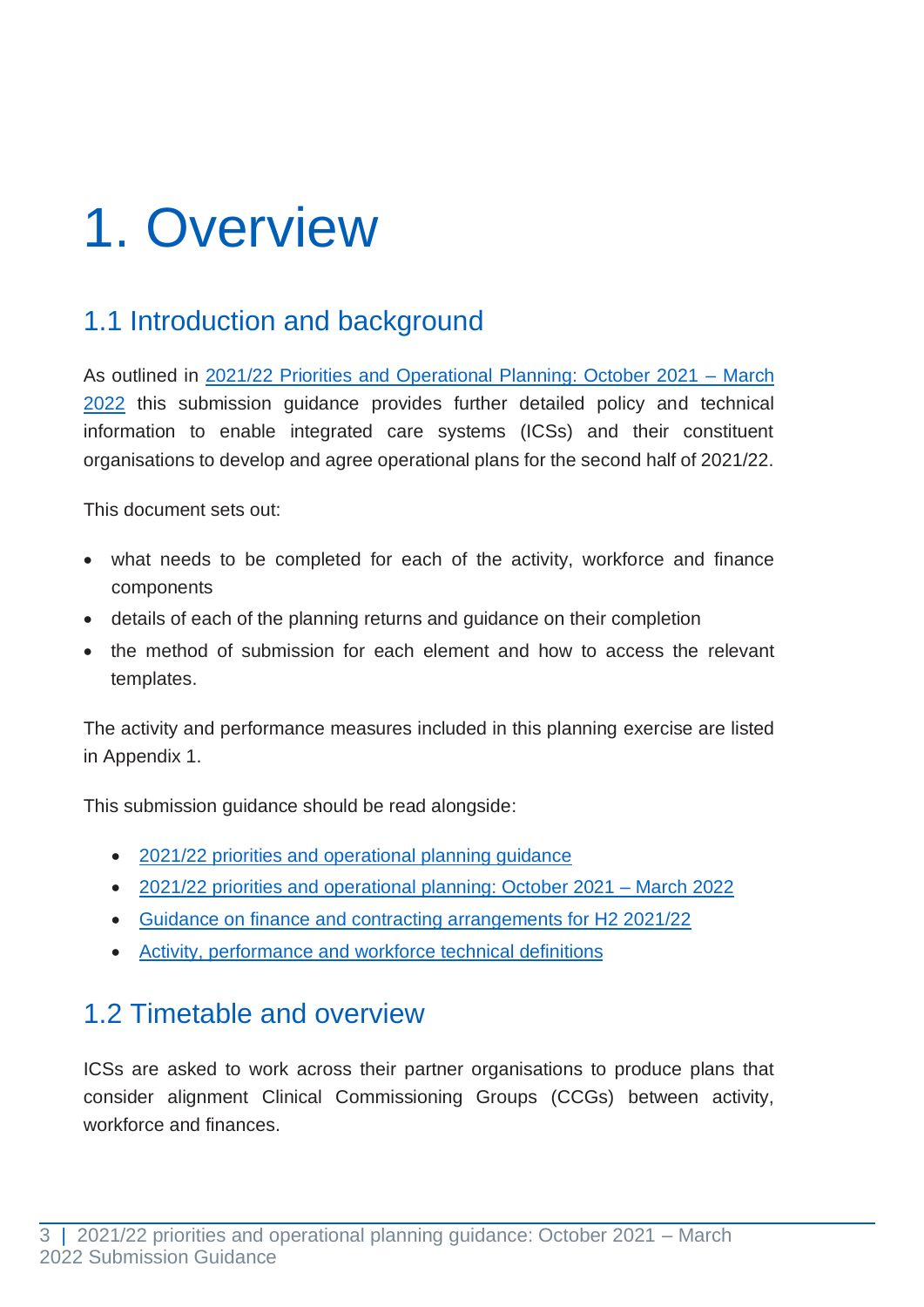In addition to the standard activity, performance, workforce and finance collections (to be submitted by 16 November 2021) we are asking systems and providers to work with their regional NHS England and Improvement team to rapidly develop and submit elective recovery plans for the second half of the year and propose a shortlist of targeted investments for the Targeted Investment Fund (TIF) that can be delivered in year, and have a material impact on activity or demand management, either in 2021/22 or in future years. The numerical element of elective recovery plans should be submitted by 14 October with supporting narrative to be submitted by 21 October.

The table below summarises the key milestones across the planning process. Further detail about each collection is set out in the subsequent sections of this guidance.

| <b>Date</b>                | <b>Key milestones</b>                                                                                                                                                                                                                                                                                                                                                                                                             |
|----------------------------|-----------------------------------------------------------------------------------------------------------------------------------------------------------------------------------------------------------------------------------------------------------------------------------------------------------------------------------------------------------------------------------------------------------------------------------|
| Thursday 30 September 2021 | <b>Publication</b><br>2021/22 priorities and operational planning guidance:<br>$\bullet$<br>October 2021-March 2022<br>Guidance on finance and contracting arrangements for<br>$\bullet$<br>H <sub>2</sub> 2021/22<br>Submission guidance<br>$\bullet$<br><b>Technical definitions</b><br>$\bullet$                                                                                                                               |
| w/c 27 September 2021      | <b>Templates issued</b><br>Non-functional activity and performance<br>$\bullet$<br>Non-functional workforce (acute, community, mental<br>$\bullet$<br>health and ambulance)<br>Narrative (elective and overall)<br>$\bullet$<br>Functional finance templates (system and provider) and<br>$\bullet$<br>related technical guidance<br>Activity, Performance and Workforce frequently asked<br>$\bullet$<br>questions (FAQs) issued |
| w/c 4 October 2021         | <b>Finance FAQs issued</b>                                                                                                                                                                                                                                                                                                                                                                                                        |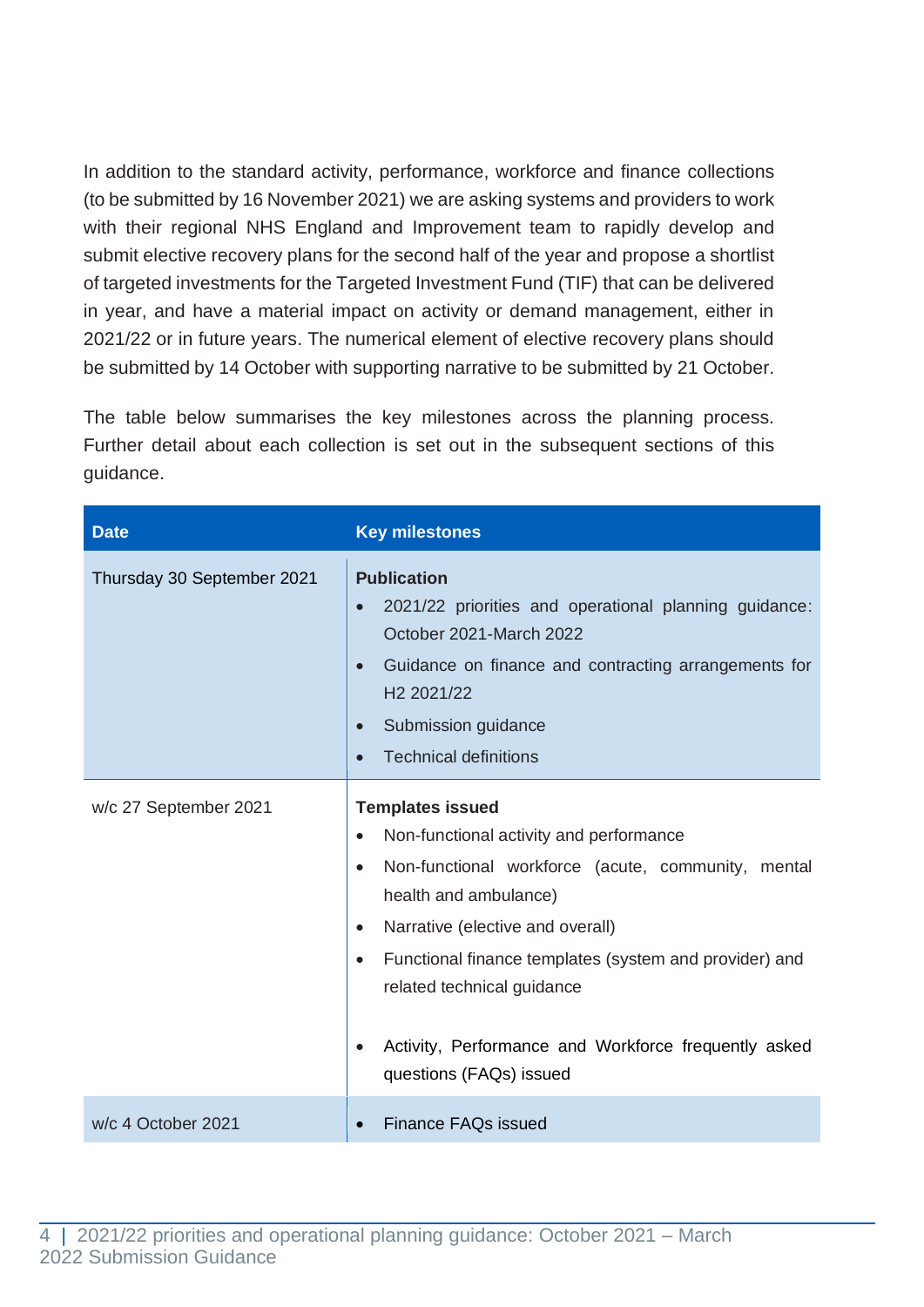|                                          | Activity and performance functional templates issued<br>and collection portal (SDCS) opened for October<br>elective/winter capacity submission                                                                                                                                                                  |  |  |
|------------------------------------------|-----------------------------------------------------------------------------------------------------------------------------------------------------------------------------------------------------------------------------------------------------------------------------------------------------------------|--|--|
| Thursday 14 October 2021                 | <b>Submission deadline</b><br>Activity and performance (elective recovery/winter<br>capacity submission)<br>Targeted Investment Fund (TIF) - regional shortlist of<br>$\bullet$<br>investments, and short form business cases for each<br>proposal                                                              |  |  |
| Thursday 21 October 2021                 | <b>Submission deadline</b><br>Narrative (elective recovery)                                                                                                                                                                                                                                                     |  |  |
| w/c 18 October 2021                      | performance, and workforce<br>Activity and<br>(acute,<br>$\bullet$<br>community, mental health and ambulance) functional<br>templates issued and collection portal (SDCS) opened for<br>final November submission                                                                                               |  |  |
| Friday 29 October                        | <b>Submission deadline</b><br>Targeted Investment Fund (TIF)- additional business<br>case information for proposals with capital value >£5m                                                                                                                                                                     |  |  |
| November 2021<br>Tuesday<br>16<br>(noon) | Submission deadline (final numeric and narrative)<br>activity and performance<br>workforce (acute, community, mental health<br>and<br>ambulance)<br>narrative<br>$\bullet$<br>system finance plan<br>$\bullet$<br>finance - specialised<br>commissioning<br>direct<br>and<br>$\bullet$<br>commissioning refresh |  |  |
| Thursday 25 November 2021<br>(noon)      | Provider organisation finance plan submission<br>$\bullet$                                                                                                                                                                                                                                                      |  |  |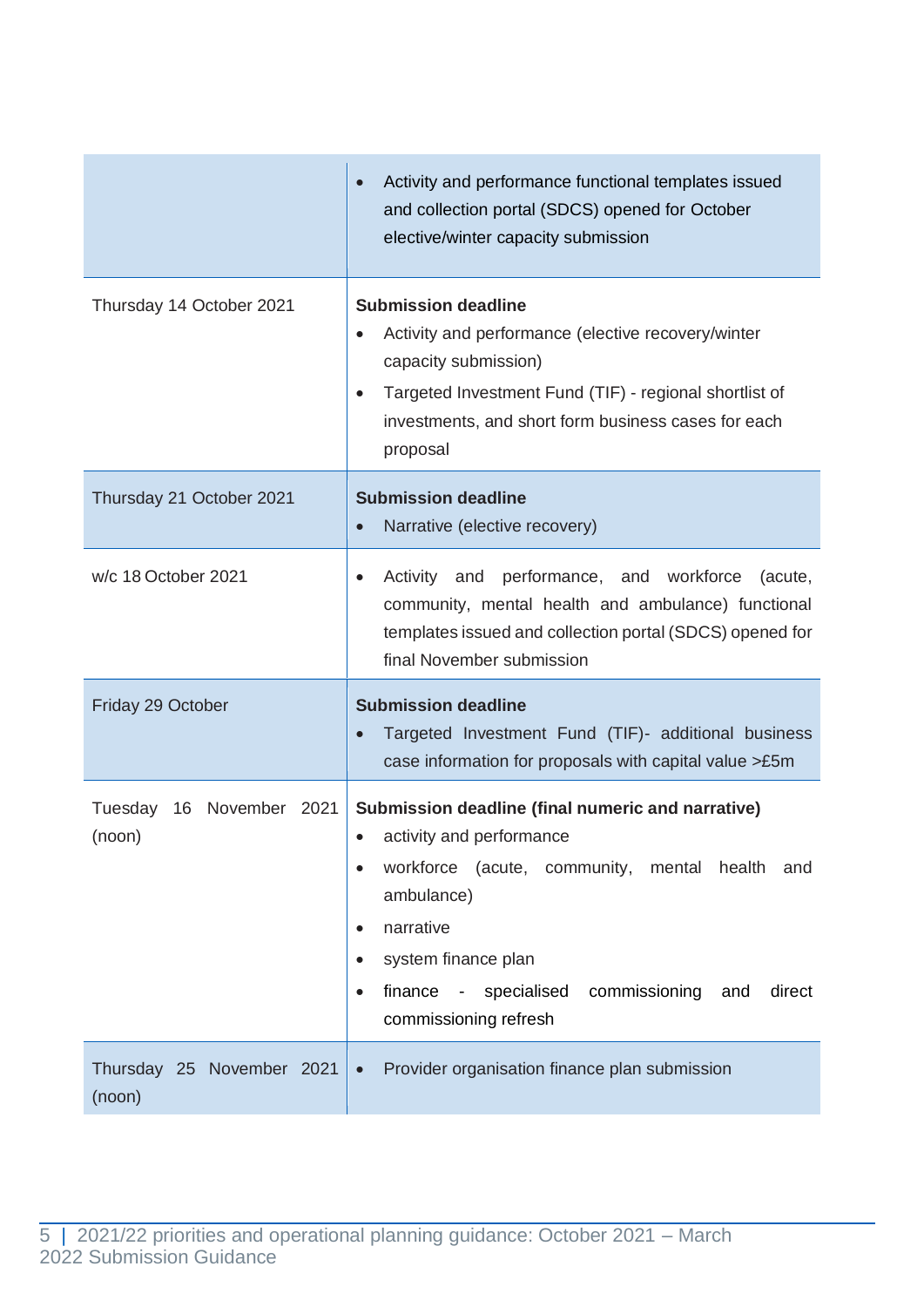## 2. Summary of planning requirements

Systems and providers are asked to submit plans covering activity and performance, workforce and finance that reflect the priorities set out in 2021/22 Priorities and Operational Planning: October 2021 – March 2022. We are issuing a set of linked collection templates to support plan submission. The individual elements and submission process for each of these is summarised below and the next section provides detailed guidance to support the completion of each template.

<span id="page-5-0"></span>

| <b>Planning element</b>                                                 | <b>Method of</b><br>submission | <b>Template</b><br><b>location</b>                                         | <b>Description</b>                                                                                                                                                                                                                                                    | <b>Period of</b><br>collection       | <b>Submission</b><br>deadline                                                                                                                        |
|-------------------------------------------------------------------------|--------------------------------|----------------------------------------------------------------------------|-----------------------------------------------------------------------------------------------------------------------------------------------------------------------------------------------------------------------------------------------------------------------|--------------------------------------|------------------------------------------------------------------------------------------------------------------------------------------------------|
| Activity and<br>performance<br>(elective recovery &<br>winter capacity) | <b>SDCS</b>                    | Downloaded<br>from SDCS                                                    | Submitted by ICS (with provider-<br>level breakdown) covering<br>selected metrics                                                                                                                                                                                     | October 2021 to<br><b>March 2022</b> | Thursday 14<br>October 2021<br>(noon)                                                                                                                |
| <b>Targeted Investment</b><br>Fund (TIF)                                | Via regional<br>teams          | Short form<br>business case<br>templates<br>released via<br>regional teams | Regional elective recovery<br>taskforces will submit a shortlist<br>of proposed investments. ICS<br>works with regional team to<br>complete short form business<br>case template for each proposal.<br>Additional requirements must be<br>met for capital cases >£5m. | October 2021 to<br><b>March 2022</b> | Thursday 14<br>October 2021-<br>regional shortlist of<br>proposals and short<br>form business<br>cases.<br>Friday 29 October-<br>additional business |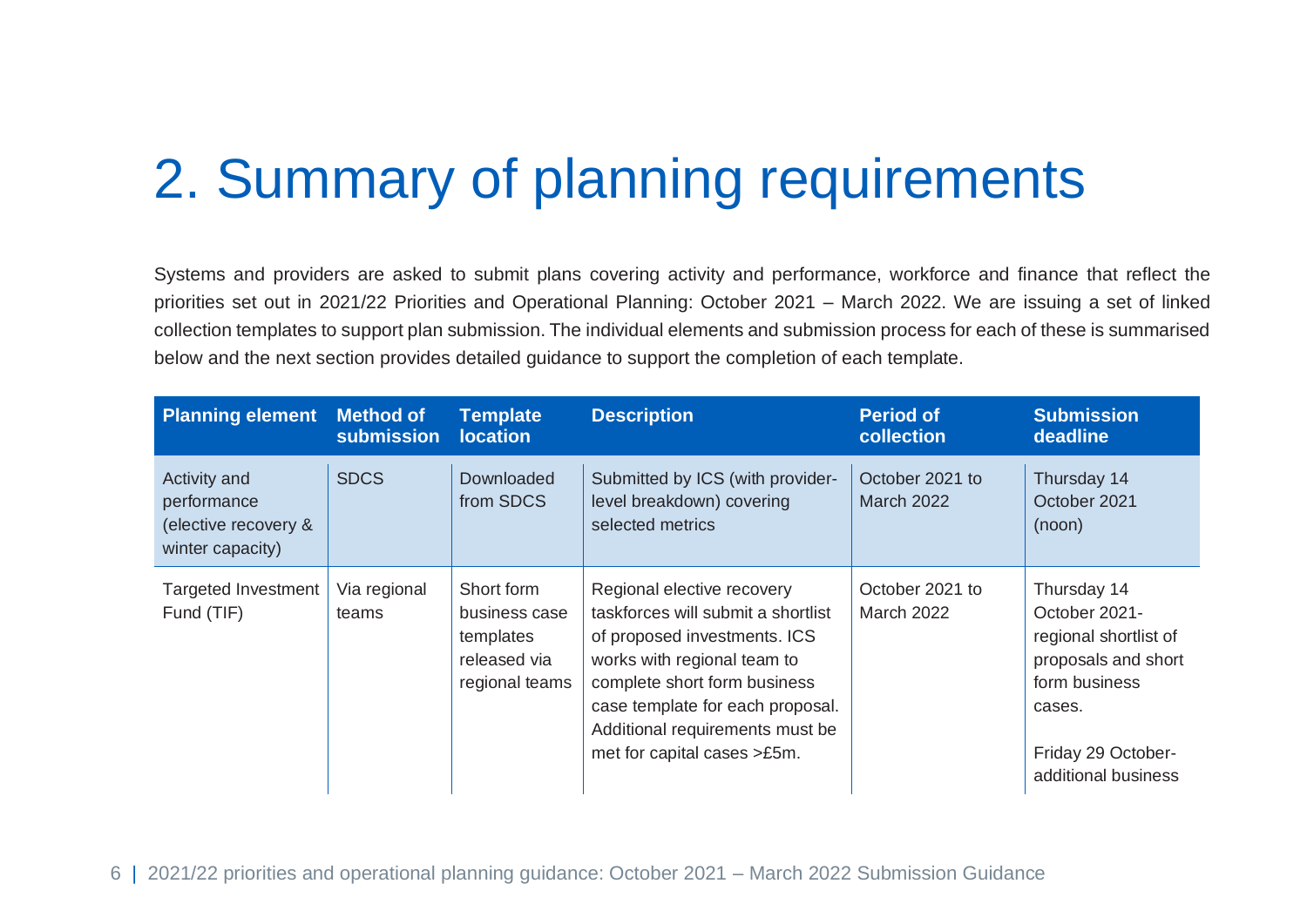| <b>Planning element</b>                                           | <b>Method of</b><br>submission                        | <b>Template</b><br><b>location</b>                                                | <b>Description</b>                                                                                              | <b>Period of</b><br>collection       | <b>Submission</b><br>deadline               |
|-------------------------------------------------------------------|-------------------------------------------------------|-----------------------------------------------------------------------------------|-----------------------------------------------------------------------------------------------------------------|--------------------------------------|---------------------------------------------|
|                                                                   |                                                       |                                                                                   |                                                                                                                 |                                      | case information for<br>capital cases >£5m. |
| Narrative template<br>(elective recovery)                         | Email to<br>regional<br>planning<br>mailboxes*        | <b>NHS Planning</b><br><b>FutureNHS</b><br>collaboration<br>platform <sup>*</sup> | ICS submission to regional<br>teams, including provider level<br>tabs, using the narrative<br>template provided | October 2021 to<br><b>March 2022</b> | Thursday 21<br>October 2021<br>(noon)       |
| Activity and<br>performance<br>template (final)                   | <b>SDCS</b>                                           | Downloaded<br>from SDCS                                                           | Submitted by ICS (with provider<br>and CCG-level breakdowns)<br>covering activity and<br>performance measures   | October 2021 to<br><b>March 2022</b> | Tuesday 16<br>November 2021<br>(noon)       |
| Workforce: acute,<br>community, mental<br>health and<br>ambulance | <b>SDCS</b>                                           | Downloaded<br>from SDCS                                                           | Submitted by ICS (with provider-<br>level breakdown covering<br>defined staff groups                            | October 2021 to<br><b>March 2022</b> | Tuesday 16<br>November 2021<br>(noon)       |
| Narrative template<br>(final)                                     | Email to<br>regional<br>planning<br>mailboxes*        | <b>NHS Planning</b><br><b>FutureNHS</b><br>collaboration<br>platform*             | Submitted by ICS to regional<br>teams using the narrative<br>template provided                                  | October 2021 to<br><b>March 2022</b> | Tuesday 16<br>November 2021<br>(noon)       |
| Narrative template<br>(elective recovery)                         | <b>Email to</b><br>regional<br>planning<br>mailboxes* | <b>NHS Planning</b><br><b>FutureNHS</b><br>collaboration<br>platform <sup>*</sup> | ICS submission to regional<br>teams, including provider level<br>tabs, using the narrative<br>template provided | October 2021 to<br><b>March 2022</b> | Tuesday 16<br>November 2021<br>(noon)       |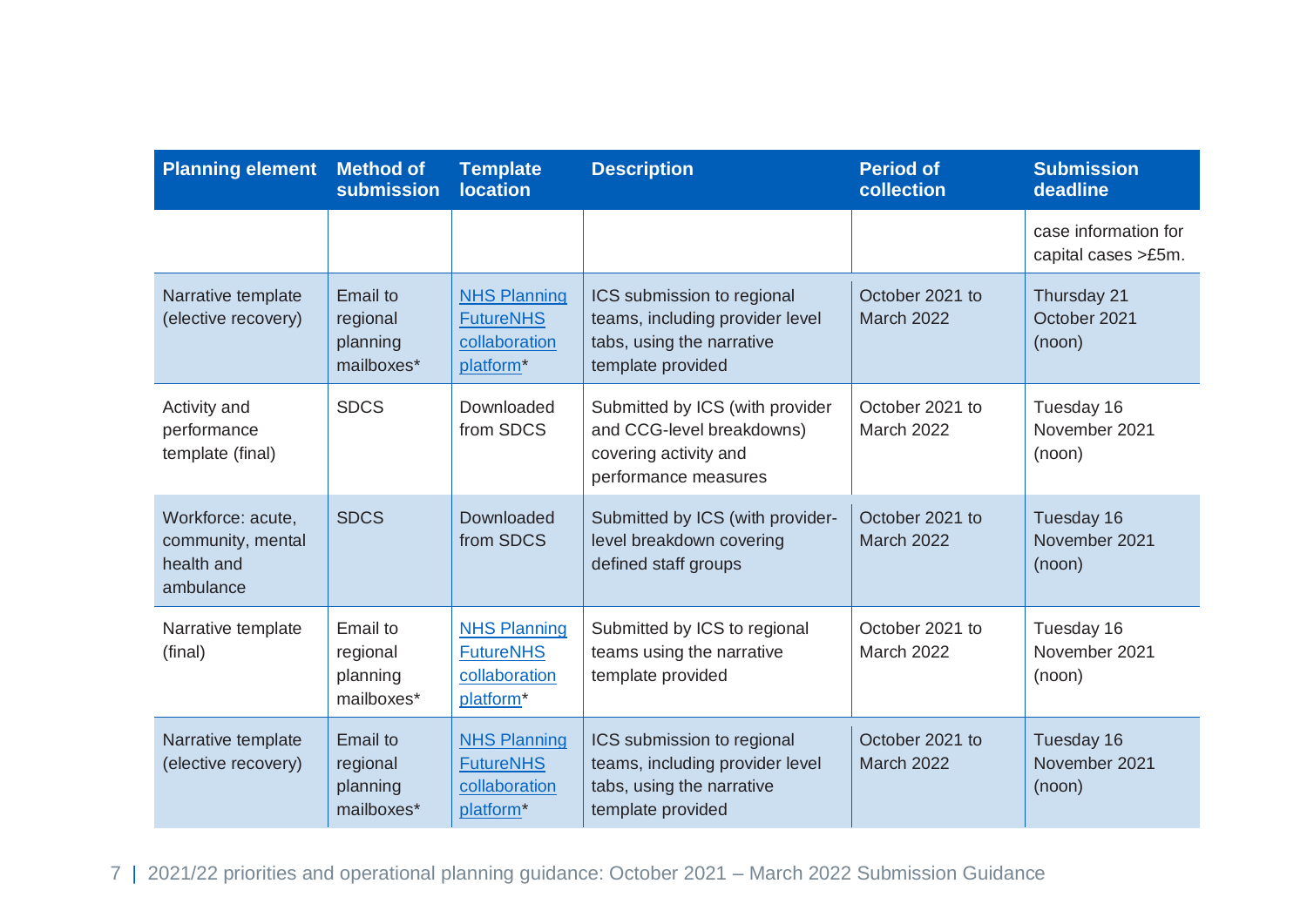| <b>Planning element</b>                                                          | <b>Method of</b><br><b>submission</b> | <b>Template</b><br><b>location</b>          | <b>Description</b>                                                                                                     | <b>Period of</b><br>collection       | <b>Submission</b><br>deadline          |
|----------------------------------------------------------------------------------|---------------------------------------|---------------------------------------------|------------------------------------------------------------------------------------------------------------------------|--------------------------------------|----------------------------------------|
| Finance: system<br>submission                                                    | Email to<br>NHSI.finplan<br>@nhs.net  | Emailed to<br>systems                       | Submitted by ICS - please see<br>system financial plan technical<br>quidance for further information                   | October 2021 to<br><b>March 2022</b> | Tuesday 16<br>November 2021<br>(noon)  |
| Finance:<br>Specialised<br>commissioning /<br>direct<br>commissioning<br>refresh | Published to<br>regional<br>libraries | Returned<br>through the<br>drop off library | Submitted through the drop off<br>library – details included in the<br>commissioner planning guidance<br>library       | October 2021 to<br><b>March 2022</b> | Tuesday 16<br>November 2021<br>(noon)  |
| Finance: provider<br>submission                                                  | <b>PFMS</b>                           | Download from<br><b>PFMS</b>                | Submitted by provider – please<br>see financial planning return<br>(FPR) technical guidance for<br>further information | October 2021 to<br><b>March 2022</b> | Thursday 25<br>November 2021<br>(noon) |

\*see section 5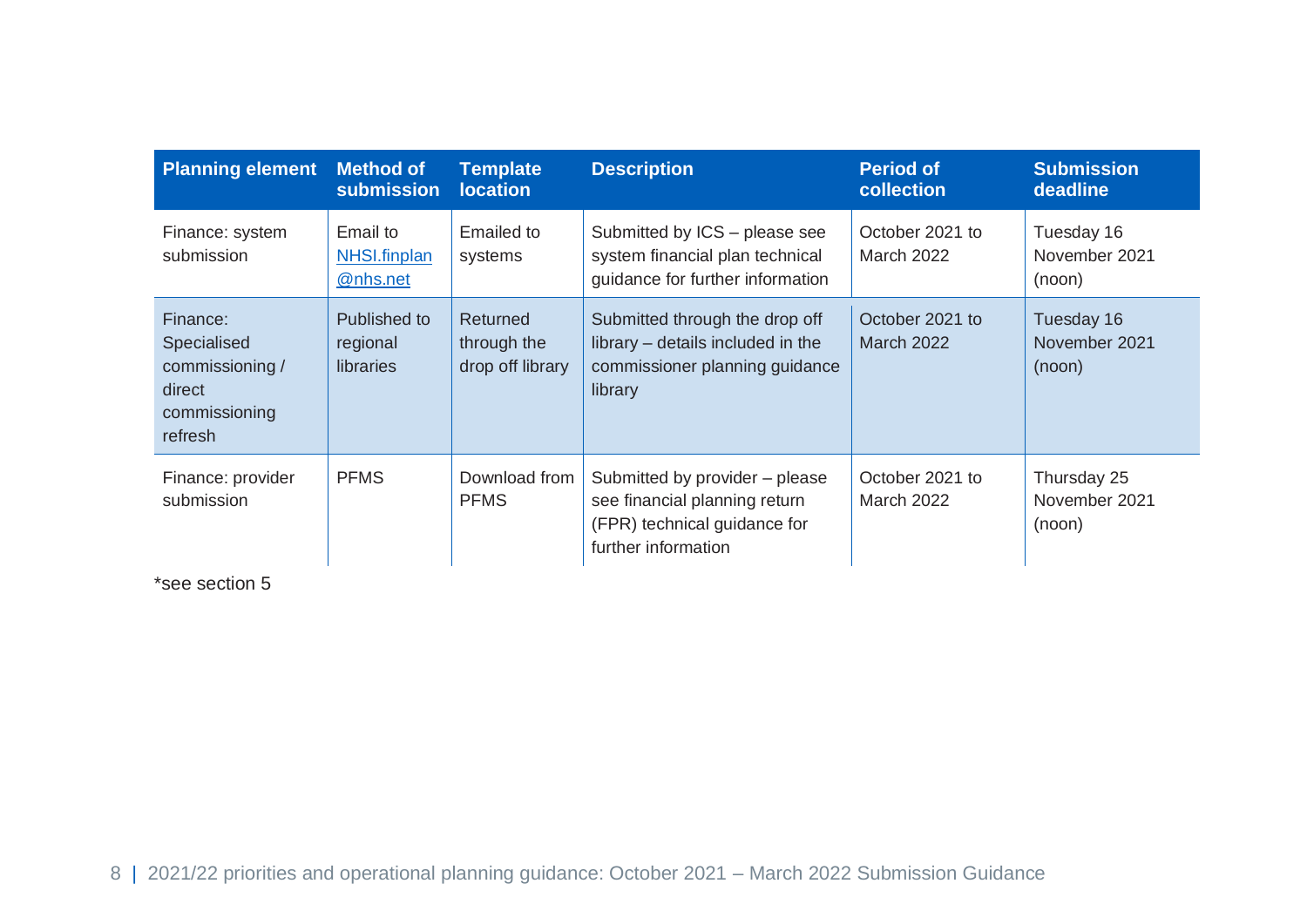# <span id="page-8-0"></span>3. Submission guidance

## <span id="page-8-1"></span>3.1 Planning assumptions

The pattern of COVID-19 transmission remains uncertain as does the pattern of non-COVID demand. As set out in 2021/22 priorities and operational planning: October 2021 – March 2022, seasonal pressures over the second half of the year are likely to be exacerbated by the ongoing impact of the COVID-19 pandemic with the potential for a significant number of COVID hospital admissions. Systems have therefore been asked to:

- develop effective integrated operational delivery plans that include robust and effective assurance and escalation processes to rapidly identify and mitigate against bottlenecks and risks from across the system that may result in pressure on urgent and emergency care services
- set specific actions to mitigate the UEC/Covid pressures over winter and protect capacity to deliver elective work through the second half of the year

To provide a consistent basis for completion of the numerical planning templates, systems are asked to assume in their submission that over the second half of the year:

- Overall non-elective demand (from COVID and non-COVID) is at pre-pandemic (2019/20) levels, subject to the impact of any planned service developments
- COVID general and acute bed occupancy remains at the current level across the second half of the year.

## <span id="page-8-2"></span>3.2 Submission portals

#### **Strategic Data Collection Service (SDCS)**

For the second half of 2021/22, the activity and performance collections and the acute, community, mental health and ambulance workforce collection will be conducted through SDCS. ICSs will complete both of these returns with provider and CCG level breakdowns where appropriate.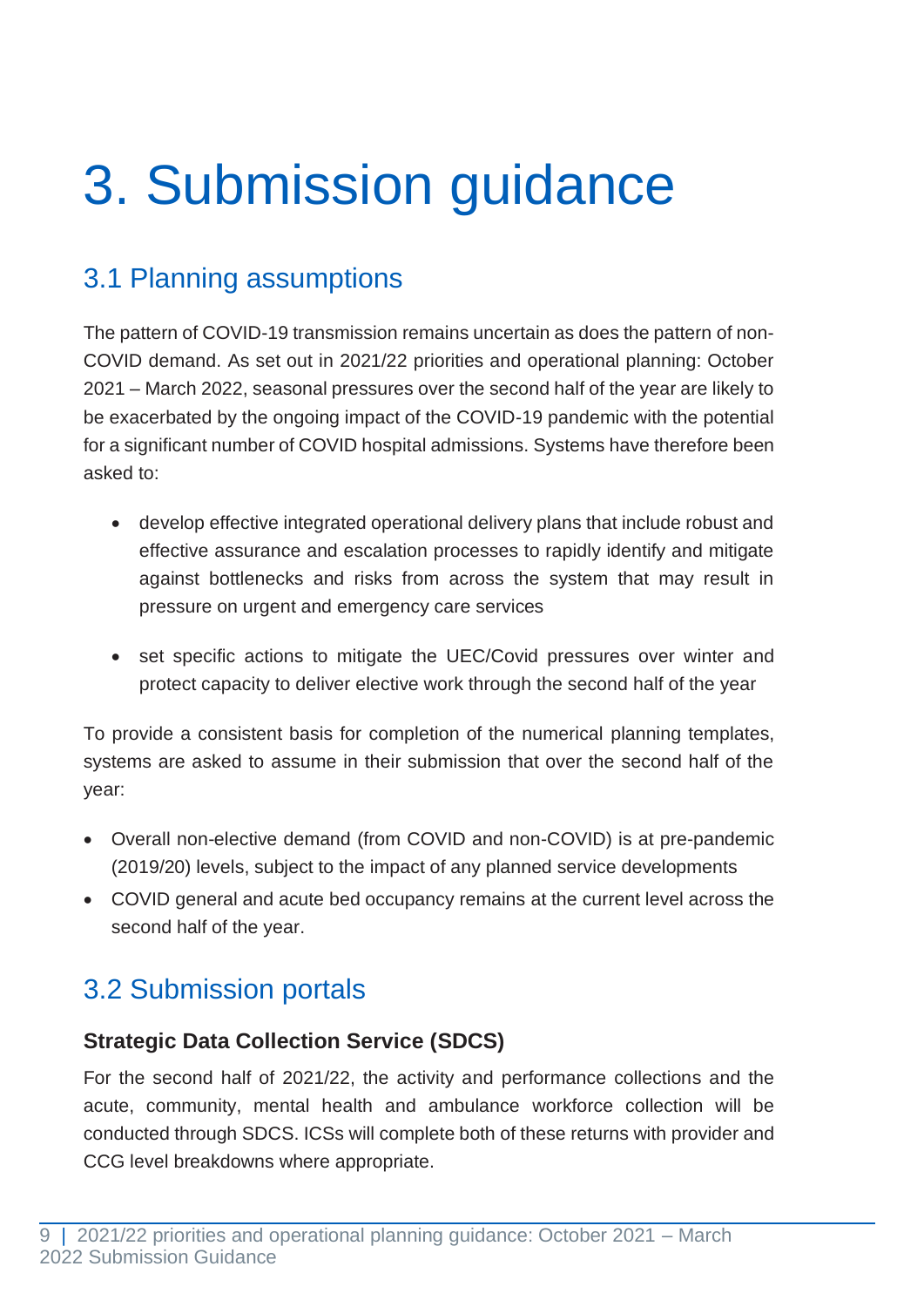SDCS is the same system used to collect system-level activity, performance and workforce plans in the first half of 2021/22 and can be accessed [here.](https://datacollection.sdcs.digital.nhs.uk/)

Systems will submit a separate template for each collection (see section 3.3). Submitters from each system will be contacted before the collection is launched and invited to sign up to the SDCS collection system if they do not already have an account. Submitters will be able to download the template from SDCS when the collection opens, and then complete and submit it through SDCS.

Full user guidance for accessing and using the SDCS collection system is available [here](https://digital.nhs.uk/services/strategic-data-collection-service-sdcs/strategic-data-collection-service-for-general-collections---user-guidance) and any queries regarding the system itself should be directed to the Data Collections team at NHS Digital; [data.collections@nhs.net.](mailto:data.collections@nhs.net)

Any other queries including those about the templates themselves should be directed to the NHS Planning mailbox; [england.nhs-planning@nhs.net.](mailto:england.nhs-planning@nhs.net)

#### **Provider Financial Monitoring System (PFMS)**

Provider-level finance templates will be submitted through the PFMS system – the NHS finance planning team [\(NHSI.finplan@nhs.net\)](mailto:NHSI.finplan@nhs.net) will issue further communication regarding the process to systems leads for cascade to provider level contacts.

#### **Email**

The system level finance templates should be submitted via email to [NHSI.finplan@nhs.net.](mailto:NHSI.finplan@nhs.net)

Narrative plans should be emailed to the relevant regional planning mailbox as per Section 5.2.

Please note that no other submissions should be sent via email – submissions must be provided through the relevant portal. Emailed submissions for activity and performance, workforce or provider finance will not be processed. Please contact [NHSI.finplan@nhs.net](mailto:NHSI.finplan@nhs.net) if you experience any problem with the relevant submission portal for any element of the collection.

## <span id="page-9-0"></span>3.3 Submission templates

#### **Activity and performance**

A rapid collection of elective recovery plans based on a subset of the full list of metrics is requested. This collection will be conducted during October 2021, with a later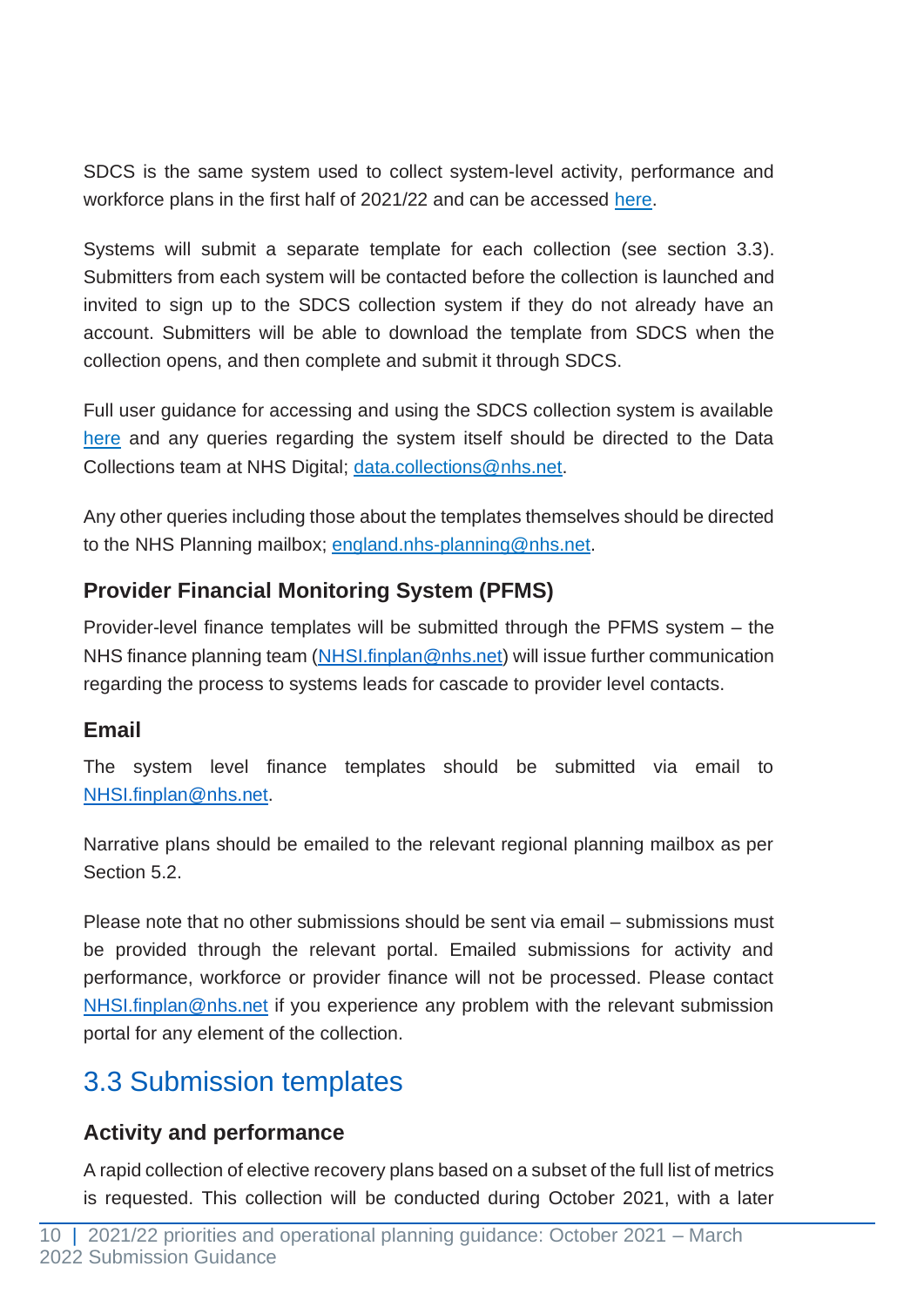collection of the full set of metrics during November 2021. Separate templates will be used for the two submissions, and information gathered in the October submission will be included in the November submission.

The table in Appendix 1 summarises which metrics are required in which submission, and at what level of aggregation.

Provider plans are mandatory, CCG plans (for activity metrics where provider plans are supplied) are optional. It is expected that regions will agree with systems whether CCG plans should be supplied. Since CCG activity plans are optional, the activity alignment information that is collected is also optional.

A description of the tabs in the full template follows; note that not all elements of the data collection are required in the first submission, e.g. the activity waterfall and alignment tabs are not requested in the October submission. Further information on what is required for each submission will be detailed on the guidance tab of the submission template.

Systems' plans should only include the additional activity associated with their Targeted Investment Fund bids where these have been approved following the 14 October bid submission. The impact of proposed investments pending approval should not be included.

#### **Activity profile**

This tab collects monthly planning trajectories for all activity lines. Some lines are auto calculated from the sum of their parts – this is made clear by the formatting of the cells. Inputs are required for providers (left-hand side) and, optional for CCGs (right-hand side) in the November submission where provider plans are supplied. Where possible, the total for 2019/20 Q3 and Q4 2019/20<sup>1</sup> Q1 2021/22 actuals and Q2 2021/22 plans are provided alongside the input rows to give baseline context.

#### **Validations**

No required cells should be left blank and all activity figures must be entered in positive whole numbers. Sub-categories must not exceed totals.

<sup>1</sup> This is calculated by applying a growth factor consistent with historical growth from February to March, giving an estimate of activity in March 2020 without the initial impact of COVID-19.

<sup>11 | 2021/22</sup> priorities and operational planning guidance: October 2021 – March 2022 Submission Guidance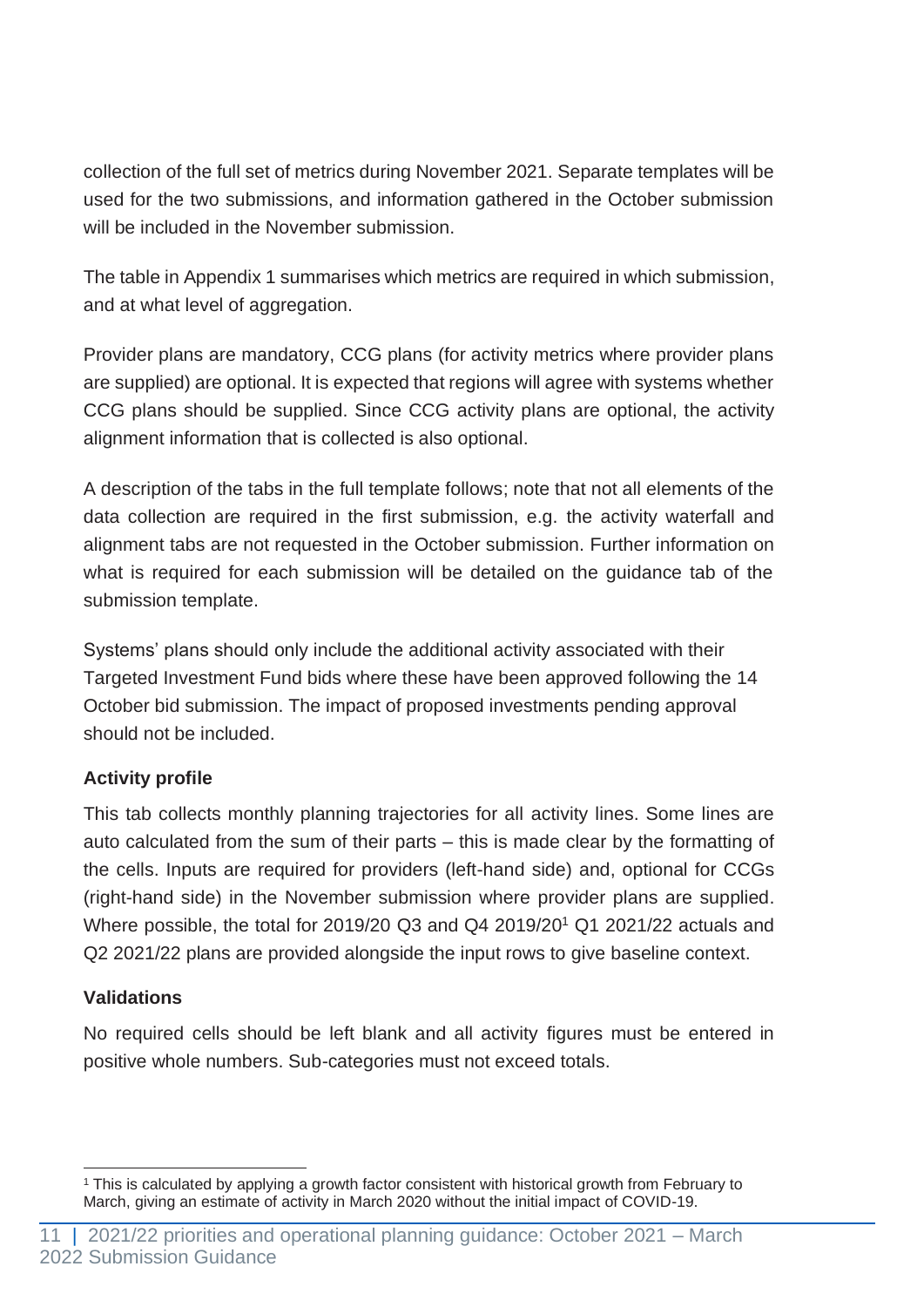#### **Changes from previous collections**

There have been some definitional changes and additions to existing measures – please see the [Activity, performance and workforce technical definitions](https://www.england.nhs.uk/publication/21-22-priorities-and-operational-planning-guidance-oct-2021-march-2022-activity-performance-and-workforce-technical-definitions/) for full details regarding the specification of each line.

#### **Activity waterfall**

This tab collects information for each activity line on the factors generating the differences between the 2019/20 actual position and the planned 2021/22 position. This has been simplified compared to the version used for first half of 2021/22.

We ask organisations to attribute changes in activity volumes between the 2019/20 actual and the 2021/22 plan as follows:

- **Counting and coding changes:** this category should include any growth in 2021/22 which is not related to actual changes in activity; for example, a change in definitions or how a measure is counted.
- **Other:** this category is auto calculated as the remainder of the 2019/20 actual and the sum of the other waterfall categories. This category should include any change in activity between 2019/20 and 2021/22, including underlying and demographic change, transformational, policy change and COVID related pressures. It is also where any recovery activity should be recorded and includes activity that the system expects to deliver by drawing on the Elective Recovery Fund.

#### **Validations**

No cells should be left blank (if no activity is attributed to a particular column then a zero should be entered) and all activity figures must be entered in whole numbers. The sum of all components in the waterfall must equal the plan figure provided in the activity profile (i.e. October 2019 to March 2020 actual + counting and coding + other = October 2021 to March 2021 plan). The auto-calculated 'Other' category should ensure this is the case (please ensure you review this field and are content it is accurate).

#### **Changes from previous collections**

• The submission will be conducted in two steps, with a data collection during October 2021, and another during November 2021.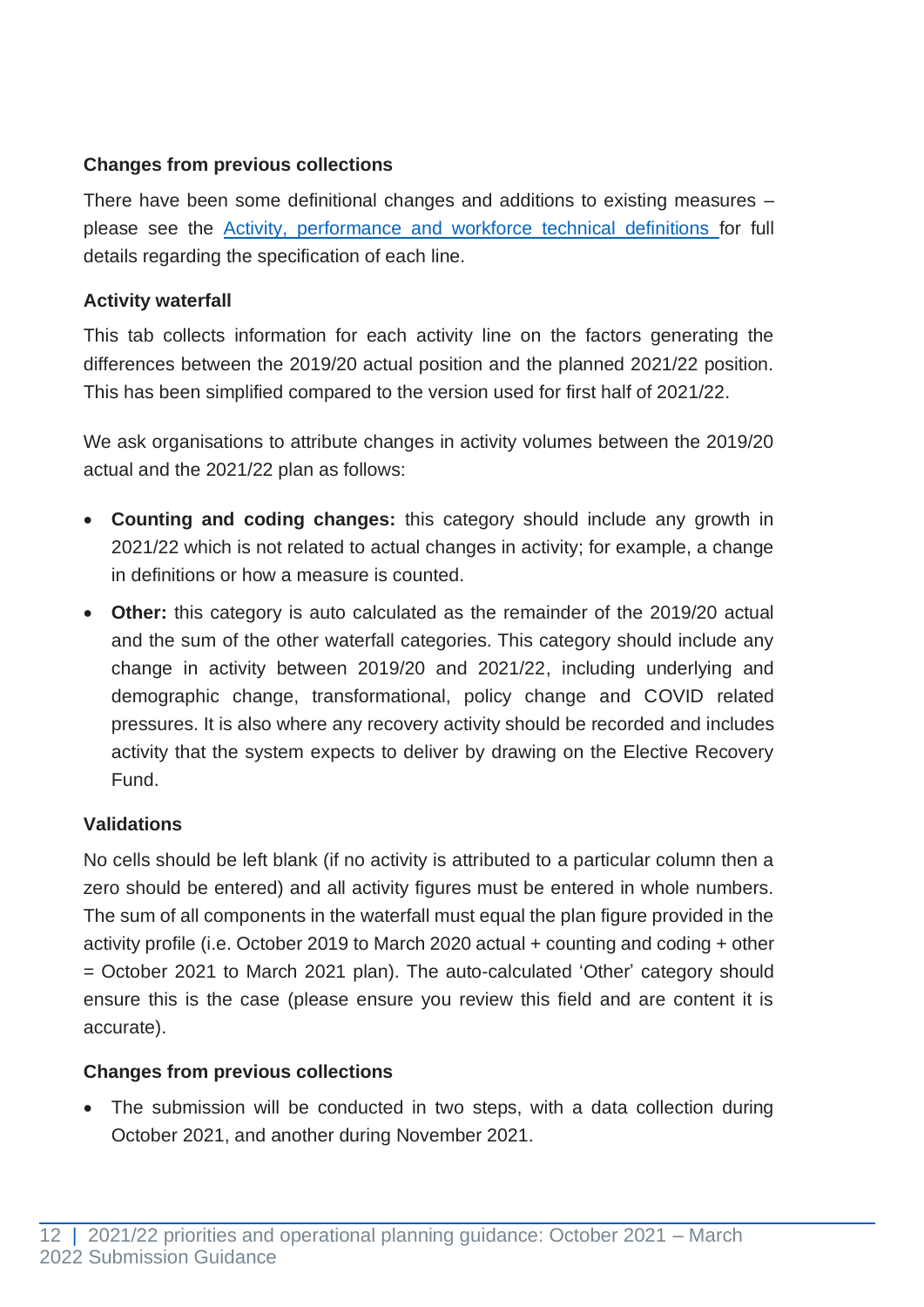- The October submission is a subset of metrics covering elective recovery and winter capacity.
- The collection of CCG breakdowns for many metrics is now optional.
- The collection of the activity waterfall is not required in the October submission.
- The collection of the alignment data is not required in the October submission and is optional in the November submission.

#### **Activity alignment**

For those systems that have supplied commissioner plans, this tab is intended to assess alignment between provider and commissioner plans. For the principal elective, outpatient and UEC measures collected from both commissioners and providers, we ask organisations to identify how much activity will be delivered by the different types of providers and commissioned by the different types of commissioners.

For each CCG in the system an optional breakdown is required for commissioned activity from:

- NHS acute providers within the system (aggregate)
- other non-acute NHS providers
- independent sector providers.

The proportion of activity commissioned from NHS acute providers outside the system is auto calculated.

For each provider in the system an optional breakdown is required for:

- activity commissioned by CCGs within the system (aggregate)
- activity commissioned by Specialised Commissioning
- other commissioned activity (e.g. overseas visitors, devolved authorities, other NHS England commissioned activity).

The proportion of activity commissioned by CCGs outside the system is auto calculated as the difference between the total plan for the CCG and the sum of the above categories.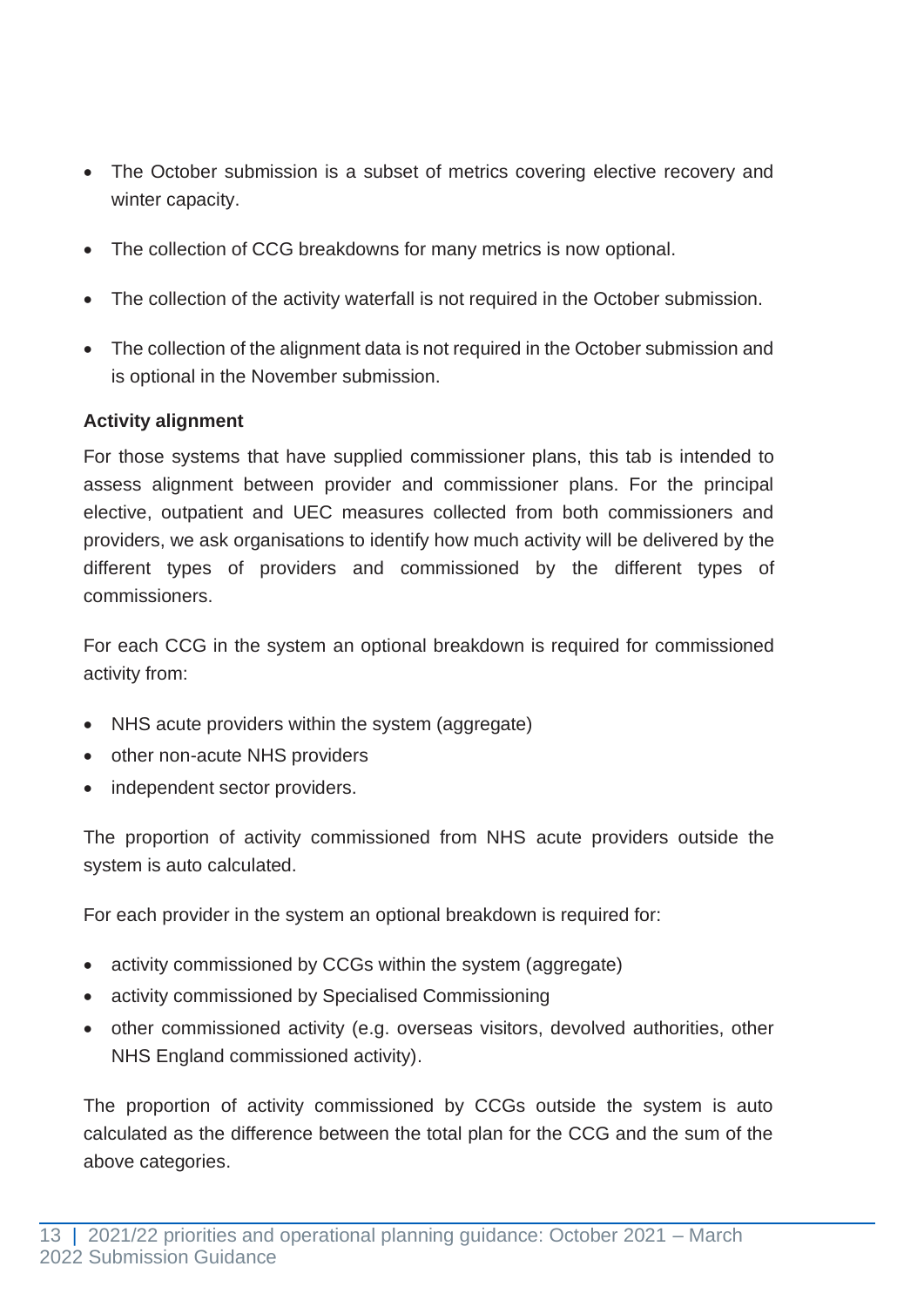In addition, the template requests a full breakdown of the relationship between providers and commissioners in the system – this is requested on a voluntary basis as an aid to ensuring an aligned position between provider and commissioners in the system; however, it can be left blank.

The template provides suggested proportions based on historical data recorded in SUS. The template will also show what % of the total plan is reflected in the breakdown provided.

#### **Validations**

Inputs are requested for; Specialised Commissioning; other non-CCG commissioning; CCG-commissioned inside-system; independent sector providers; other non-acute NHS providers and within-system NHS acute providers.

The total activity recorded in these categories cannot exceed the total activity for the point of delivery as recorded on the activity profile.

Activity figures must be supplied in whole numbers.

A warning will be flagged if the within system provider and commissioner totals do not match – however, this will not prevent submission.

#### **ICS/CCG/provider/ambulance input measures**

These tabs capture planning trajectories at ICS, CCG, provider or ambulance trust level. Full definitions of the measures included can be found in Appendix 1.

#### **Validations**

No required cells should be left blank and all figures must be entered in positive whole numbers. Sub-categories must not exceed totals. Percentage values should not exceed 100%.

#### **Changes from previous collections**

All changes to measures are represented in the Activity, performance and workforce technical definitions.

#### **Workforce**

For this planning exercise there will be a standalone workforce template incorporating acute, mental health and community as well as ambulance trusts, collected via SDCS (see Section 3.2).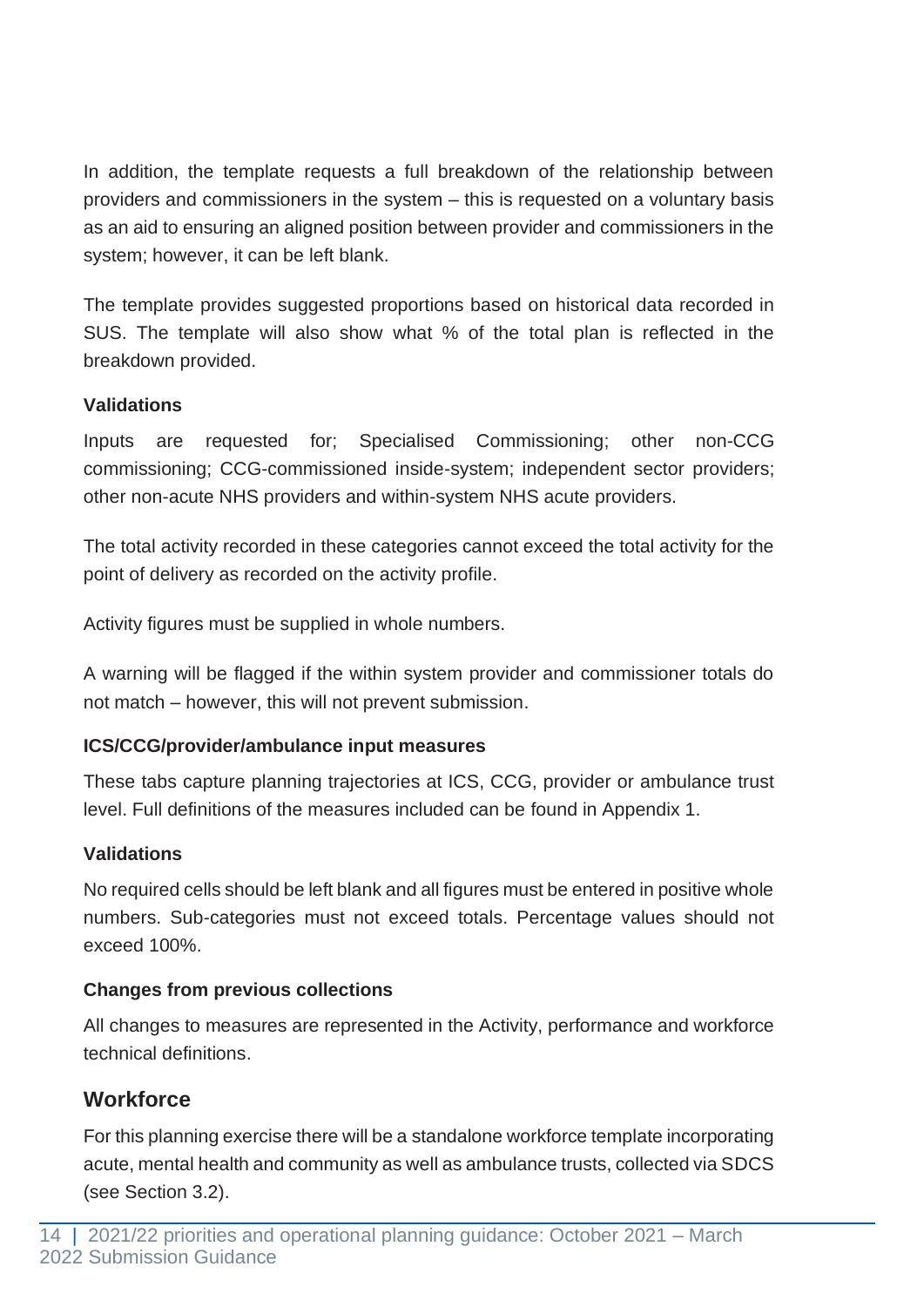#### **SDCS collection – ICS selection and user guidance**

Please select the relevant system from the ICS selection and user guidance tab. This will set up the template for your organisation and populate it with relevant workforce information.

#### **Acute, community, mental health and ambulance**

Acute, community, mental health and ambulance workforce details should be provided on this tab. A table will appear for each provider in the selected system. Please fill out each of these tables.

Total staffing figures are required for bank, agency and substantive staff, with an additional breakdown of substantive staff by staff group. The definition of each staff group can be found in the technical definitions document or in the occupation reference table tab.

Please provide the actual position for each staff group at the end of Q1 and Q2 and planned position for Q3 and Q4. Please also provide establishment for the year end (March 2021) and the expected year end establishment position for 2021/22, as well as staff in post outturn for the year end (March 2021). Please note there has been a change to the inclusion/ exclusion criteria and staff that are currently on maternity leave will be included within the SDCS workforce collection.

#### **Validations**

All figures entered must be numeric. Sub-categories must not exceed totals. Please check the data validations tab to see if the submission criteria have been met.

#### **Finance**

#### **System financial planning templates**

We will issue system financial planning templates and supporting technical guidance by email to system leads shortly after guidance is issued. System leads will then be required to submit their completed system financial planning templates to [NHSI.finplan@nhs.net](mailto:NHSI.finplan@nhs.net) by noon on Tuesday 16 November. All templates should be submitted with all validation errors cleared. Please send any queries regarding the system financial planning collection to [NHSI.finplan@nhs.net.](mailto:NHSI.finplan@nhs.net)

#### **Provider financial planning templates**

We will issue provider financial planning templates and supporting technical guidance to provider portal inboxes shortly after guidance is issued. After the systems have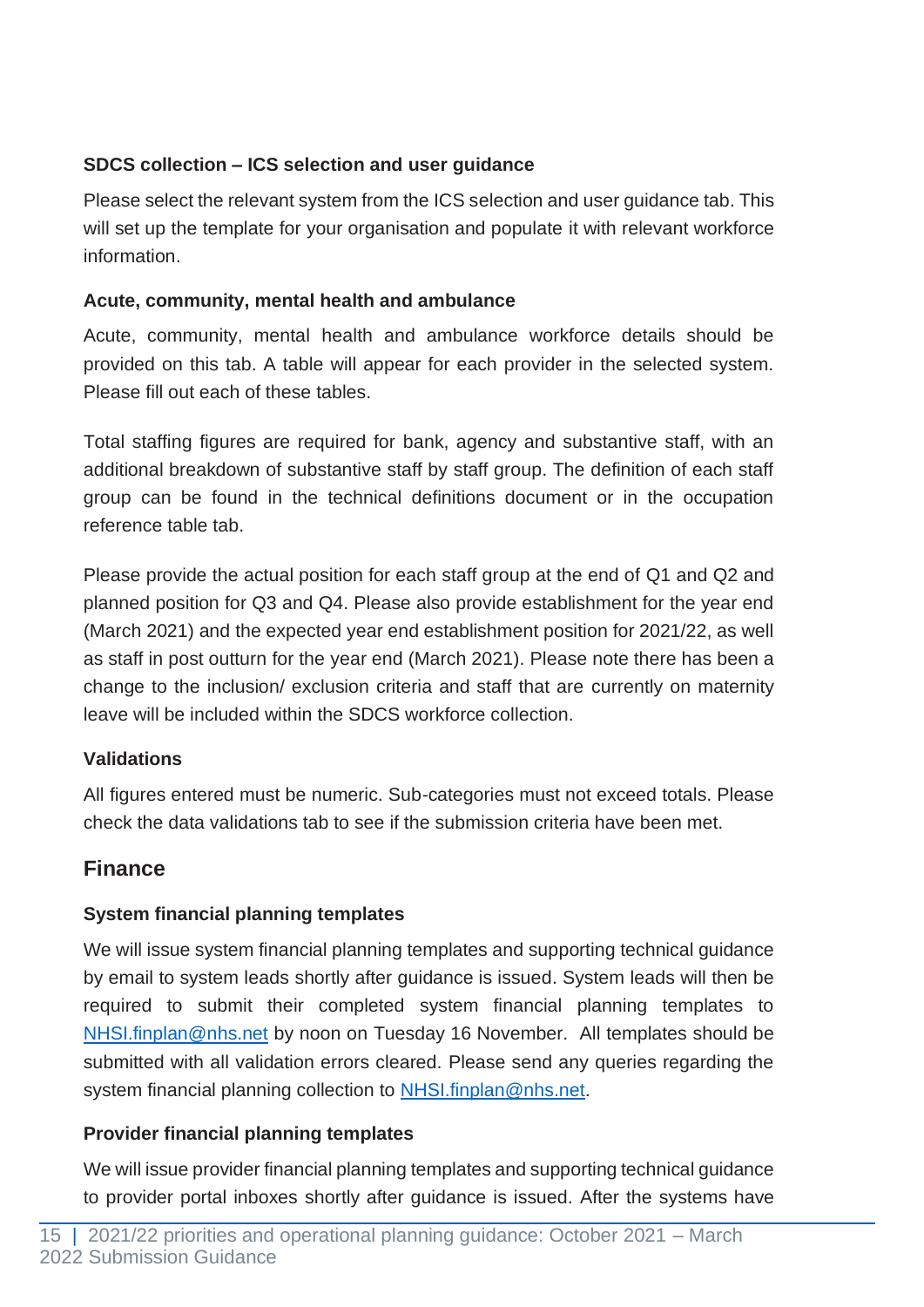submitted their system financial plans, we will issue a macro fix to cascade the agreed provider Local Organisation Contribution and other key income and expenditure data points for H2. We will publish all subsequent macro fixes, FPR known issues and updates to the supporting technical guidance through the PFMS provider portals. The FPR form cover has links to the latter two documents. The financial planning team will contact systems (copying in regions) to ask them to cascade macro fixes that are available to download from the PFMS system. Providers will be required to submit their templates via their portals by noon on Thursday 25 November with all validation errors cleared.

If you are a new user requiring log-in details, contact our IT Support team at [Itservicedesk@NHSeandi.nhs.uk](mailto:Itservicedesk@NHSeandi.nhs.uk)

#### **Specialised commissioning / direct commissioning refresh**

Specific collection details will be communicated directly to regions.

#### **Contacts and support**

All finance template queries should be directed to [NHSI.finplan@nhs.net.](mailto:NHSI.finplan@nhs.net)

#### **Narrative**

Plans should be submitted using the templates made available on the NHS Planning [FutureNHS](https://future.nhs.uk/connect.ti/nationalplanning/grouphome) [collaboration platform](https://future.nhs.uk/connect.ti/nationalplanning/grouphome) and submitted to the appropriate regional planning mailbox (see Section 5.1) in line with the relevant submission date.

#### **Elective recovery (October and November)**

This collection asks for an ICS return that includes provider level narrative outlining the key actions and assumptions associated with delivery of elective recovery plans as well as the identification of key risks and issues.

Further instructions to support completion are set out within the template.

#### **Final (November)**

ICSs are requested to complete a narrative plan alongside numerical submissions.

Plans should set out:

The assumptions and actions that underpin the trajectories within the activity and workforce numerical submissions.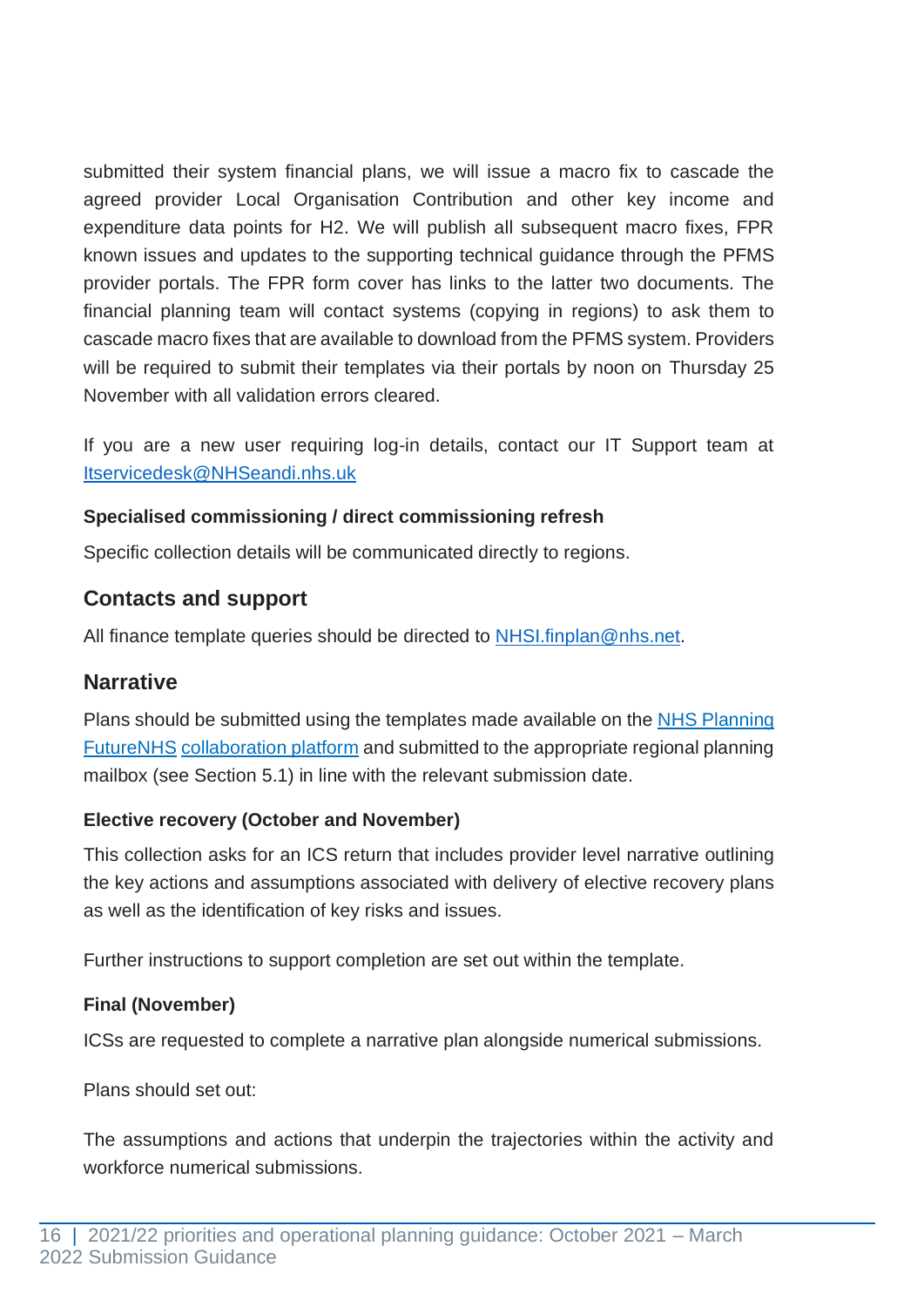By exception, any key areas of concern and emerging risks associated with delivery including any proposed mitigation to be taken forward.

Further instructions to support completion are set out within the template.

#### **Targeted investment fund (TIF)**

The TIF is a flexible revenue and capital fund. At least £500m of the fund must be spent on capital, with half of this (£250m) ringfenced for technology that enables elective recovery. Funding is only available in 2021/22.

We are asking systems to work with their regional NHSEI team to propose, by 14 October 2021, a shortlist of targeted investments that can be delivered in year and have a material impact on activity or demand management in their region, either in 2021/22 or in future years. All shortlisted proposals will require completion of a short form business case template by 14 October. Proposals with a capital value over £5m will have additional business case requirements, with a deadline of 29 October.

Further information can be found in the [Guidance on finance and contracting](https://www.england.nhs.uk/publication/guidance-on-finance-and-contracting-arrangements-for-h2-21-22/)  [arrangements for H2 2021/22.](https://www.england.nhs.uk/publication/guidance-on-finance-and-contracting-arrangements-for-h2-21-22/)

Specific instructions relating to the collection process will be shared with regional teams following the publication of the 2021/22 priorities and operational guidance: October 2021 – March 2022.

### <span id="page-16-0"></span>3.4 Sign off

The templates do not include details of the internal sign-off process within each ICS. We assume that by submitting the return the ICS is confirming that the plan is a reflection of the collective intentions of the system for the rest of the year, that activity and workforce plans align and that the plan is agreed by all ICS partners.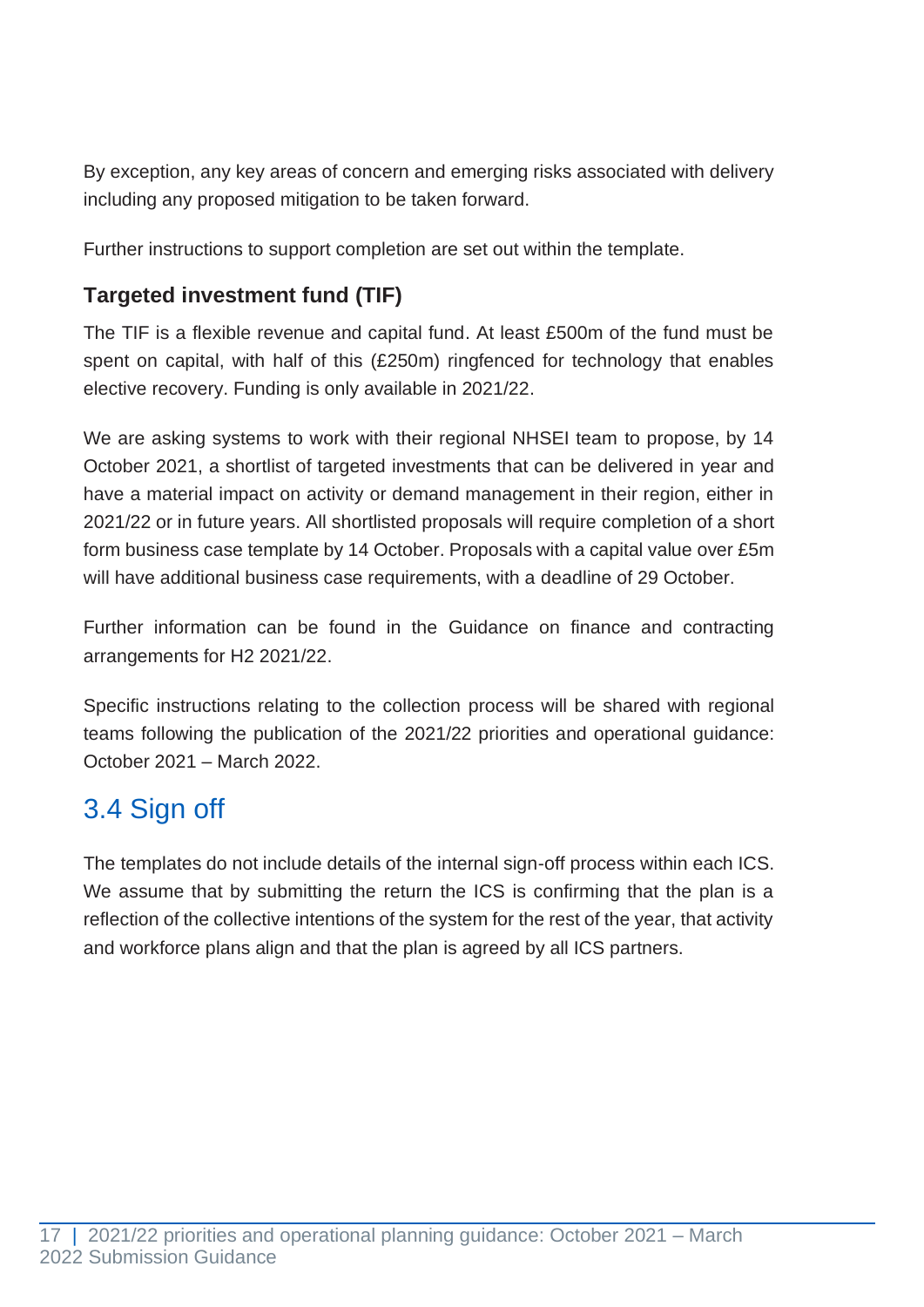## <span id="page-17-0"></span>4. Planning contacts and resources

## <span id="page-17-1"></span>4.1 Tools

Details of the tools available to support the development and assurance of numerical plans can be found on the [NHS Planning FutureNHS](https://future.nhs.uk/connect.ti/nationalplanning/grouphome) [collaboration platform \(](https://future.nhs.uk/connect.ti/nationalplanning/grouphome)see section 4.4).

### <span id="page-17-2"></span>4.2 Regional contacts

ICSs should initially contact their region for advice on planning, using the contact details below:

| Location                 | <b>Contact information</b>         |
|--------------------------|------------------------------------|
| North East and Yorkshire | england.nhs-NEYplanning@nhs.net    |
| North West               | england.nhs-NWplanning@nhs.net     |
| East of England          | england.eoe2021operplan@nhs.net    |
| <b>Midlands</b>          | england.midlandsplanning@nhs.net   |
| South East               | england.planning-south@nhs.net     |
| South West               | england.southwestplanning@nhs.net  |
| London                   | england.london-co-planning@nhs.net |

### <span id="page-17-3"></span>4.3 National and wider technical issues

| Subject area                                                                              | Contact information          |
|-------------------------------------------------------------------------------------------|------------------------------|
| SDCS collection portal                                                                    | data.collections@nhs.net     |
| NHS National Planning Team including: activity,<br>workforce and general planning queries | england.nhs-planning@nhs.net |
| <b>National Finance Team</b>                                                              | NHSI.finplan@nhs.net         |
| <b>Elective Recovery Fund</b>                                                             | england.erf.2021-22@nhs.net  |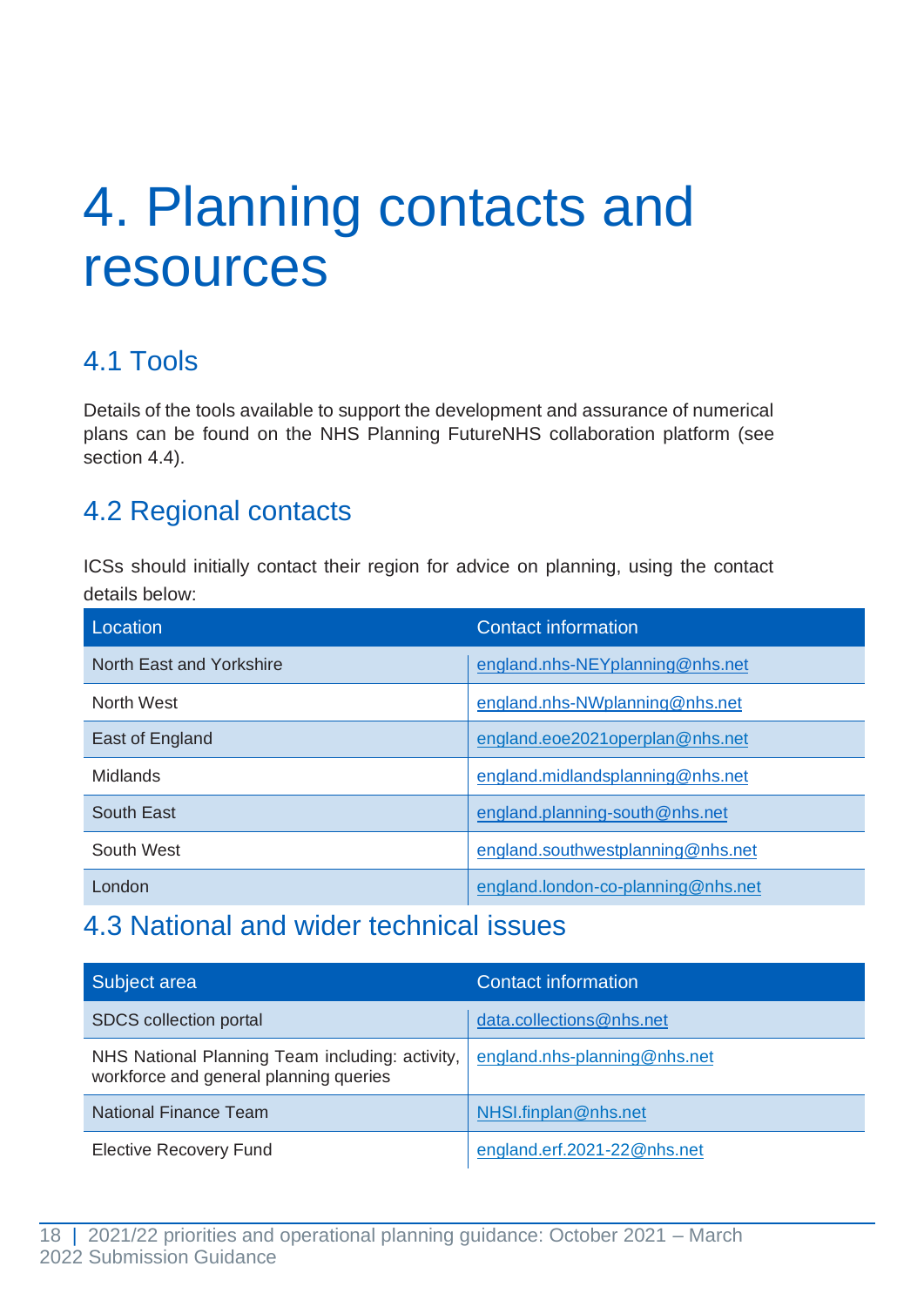## <span id="page-18-0"></span>4.4 FutureNHS collaboration platform

We will provide general updates and resources on the NHS Planning FutureNHS collaboration workspace throughout the planning round. Non-functional, narrative templates and tools will also be made available via this platform. We recommend you join this workspace and check it on a regular basis throughout the planning round for the most up-to-date information.

You will need a FutureNHS account to access pages, and can get this by following the registration process at: [www.future.nhs.uk.](http://www.future.nhs.uk/) Once you have a FutureNHS account you will need to access [NHS Planning FutureNHS](https://future.nhs.uk/nationalplanning/grouphome) and request to "join" the workspace. This will generate a request to the workspace manager. Alternatively you can request access by emailing the national planning team at [england.nhs](mailto:england.nhs-planning@nhs.net)[planning@nhs.net.](mailto:england.nhs-planning@nhs.net)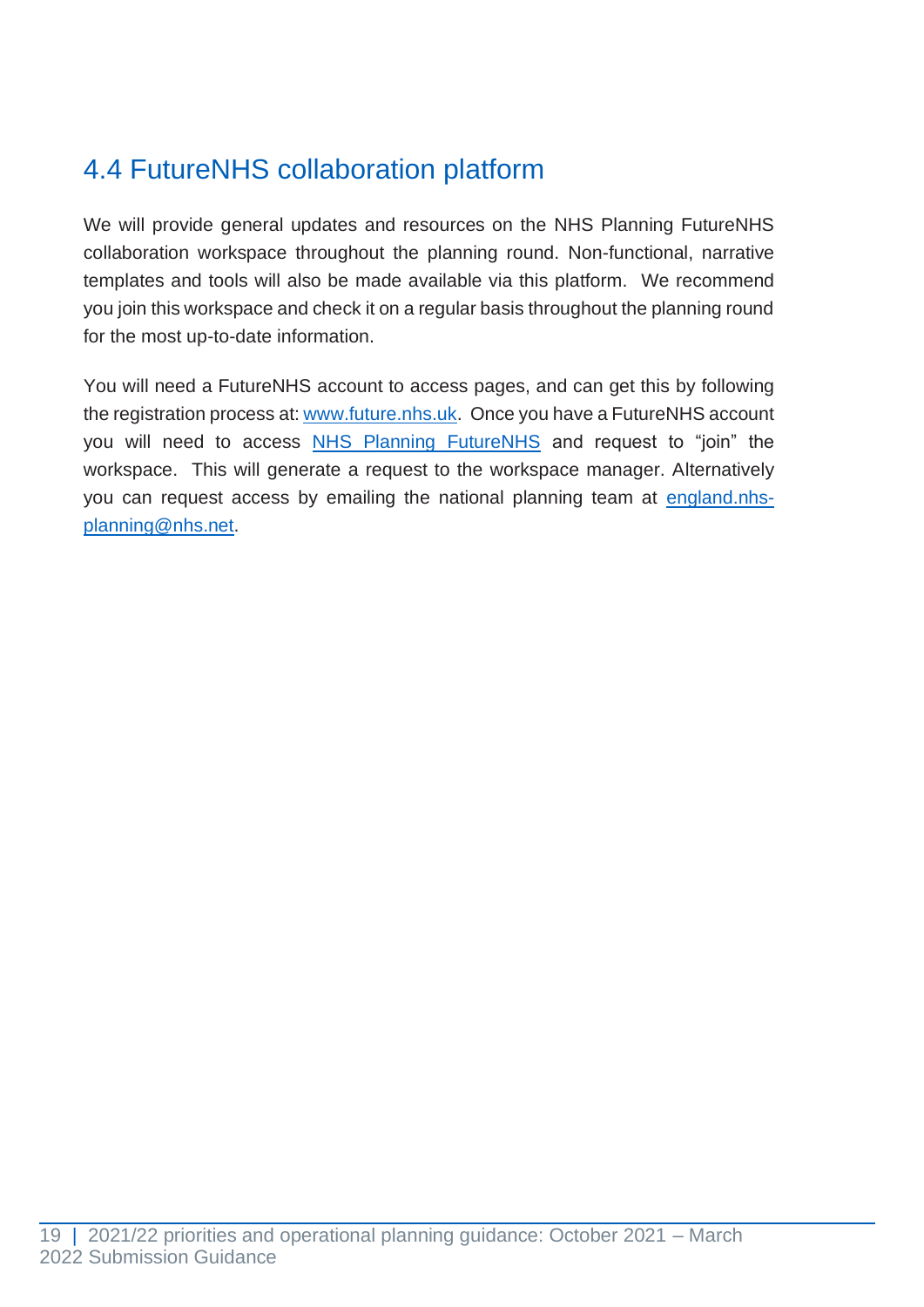# Appendix 1: Activity metrics

The activity and performance template is to be completed and submitted by ICSs; however, some metrics include a provider or CCG breakdown within the template. This table indicates the required breakdown for each metric.

Provider plans are mandatory, CCG plans (for activity metrics where provider plans are supplied) are optional. It is expected that regions will agree with systems whether CCG plans should be supplied.

<span id="page-19-0"></span>

| Ref     | Measure name                                                                                                   | <b>Regularity</b> | Period             | October submission | November submission                        |
|---------|----------------------------------------------------------------------------------------------------------------|-------------------|--------------------|--------------------|--------------------------------------------|
|         |                                                                                                                |                   | <b>Outpatients</b> |                    |                                            |
| E.M.8   | Consultant-led first outpatient attendances                                                                    | <b>Monthly</b>    | October - March    | Not required       | Provider mandatory,<br>CCG optional        |
| E.M.9   | Consultant-led follow-up outpatient<br>attendances                                                             | <b>Monthly</b>    | October - March    | Not required       | Provider mandatory,<br><b>CCG</b> optional |
| E.M.32  | Total outpatient attendances (All TFC,<br>Consultant and Non consultant led)                                   | <b>Monthly</b>    | October - March    | Not required       | Calculated                                 |
| E.M.32a | of which; face to face                                                                                         | <b>Monthly</b>    | October - March    | Not required       | Calculated                                 |
| E.M.32b | of which telephone/video                                                                                       | <b>Monthly</b>    | October - March    | Not required       | Calculated                                 |
| E.M.32c | NEW: Outpatient attendances (all TFC;<br>consultant and non consultant led) - First<br>attendance face to face | <b>Monthly</b>    | October - March    | Not required       | Provider mandatory,<br>ICS mandatory       |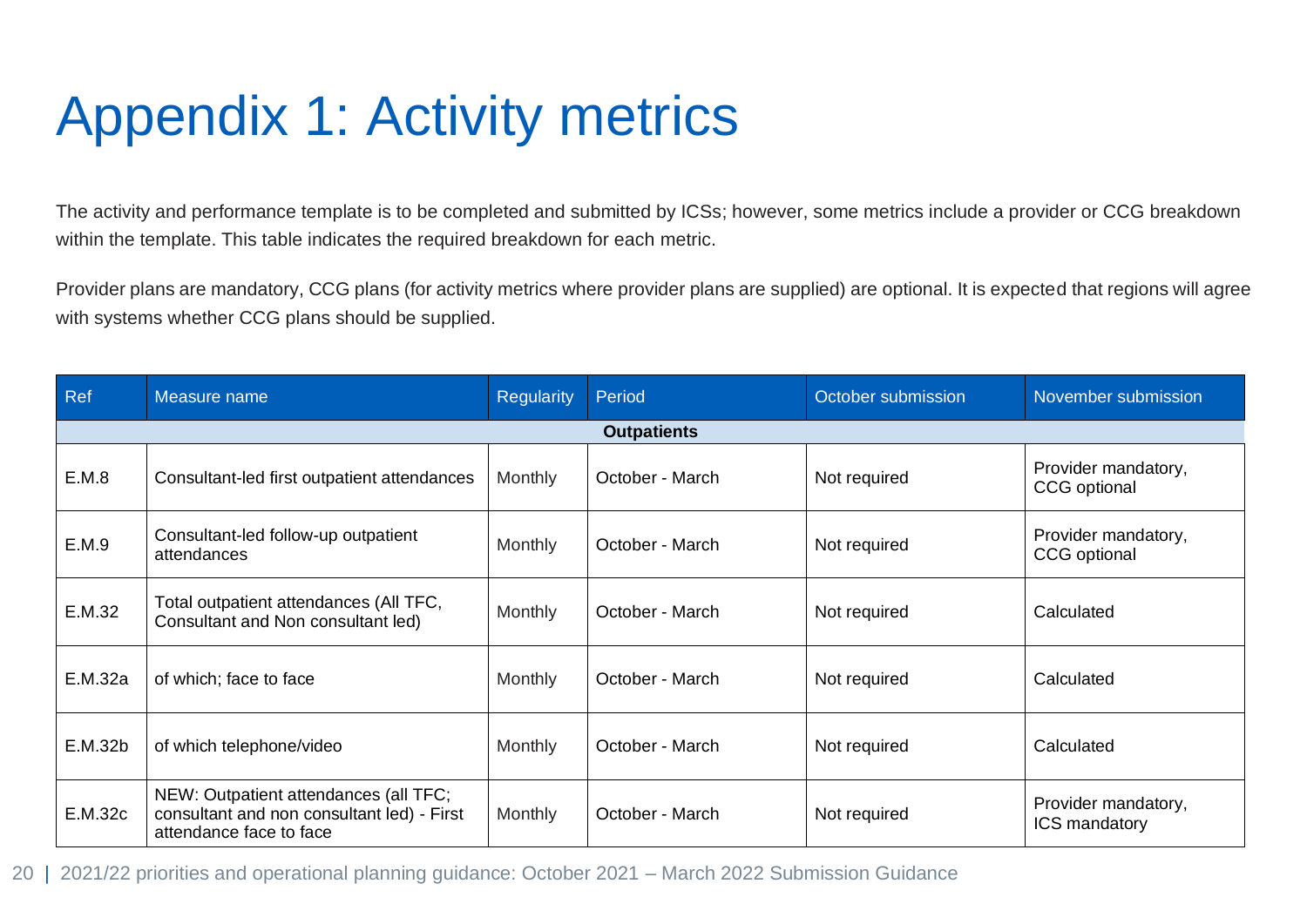| <b>Ref</b> | Measure name                                                                                                                  | <b>Regularity</b> | Period           | October submission | November submission                         |
|------------|-------------------------------------------------------------------------------------------------------------------------------|-------------------|------------------|--------------------|---------------------------------------------|
| E.M.32d    | NEW: Outpatient attendances (all TFC;<br>consultant and non consultant led) -<br>Follow-up attendance face to face            | Monthly           | October - March  | Not required       | Provider mandatory,<br>ICS mandatory        |
| E.M.32e    | NEW: Outpatient attendances (all TFC;<br>consultant and non consultant led) - First<br>telephone or Video consultation        | Monthly           | October - March  | Not required       | Provider mandatory,<br>ICS mandatory        |
| E.M.32f    | NEW: Outpatient attendances (all TFC;<br>consultant and non consultant led)<br>- Follow-up telephone or Video<br>consultation | Monthly           | October - March  | Not required       | Provider mandatory,<br>ICS mandatory        |
| E.M.33     | <b>Total Advice and Guidance requests</b><br>processed/answered                                                               | Monthly           | October - March  | Not required       | ICS mandatory                               |
| E.M.33a    | NEW: Number of requests for pre referral<br>Specialist Advice (including Advice &<br>Guidance models)                         | Monthly           | October - March  | Not required       | <b>ICS mandatory</b>                        |
| E.M.33b    | NEW: Number of requests for post referral<br>Specialist Advice (including referral triage<br>models)                          | Monthly           | October - March  | Not required       | ICS mandatory                               |
| E.M.34     | Number of patients moved to a PIFU<br>pathway for the first time.                                                             | Monthly           | October - March  | Not required       | Provider mandatory,<br><b>ICS mandatory</b> |
|            |                                                                                                                               |                   | <b>Electives</b> |                    |                                             |
| E.M.10     | <b>Total Elective Admissions</b>                                                                                              | Monthly           | October - March  | Calculated         | Calculated                                  |
| E.M.10a    | Day Case Elective Admissions                                                                                                  | Monthly           | October - March  | Provider mandatory | Provider mandatory,<br><b>CCG</b> optional  |
| E.M.10c    | Of which: Children under 18 years of age                                                                                      | Monthly           | October - March  | Not required       | Provider mandatory,<br><b>CCG</b> optional  |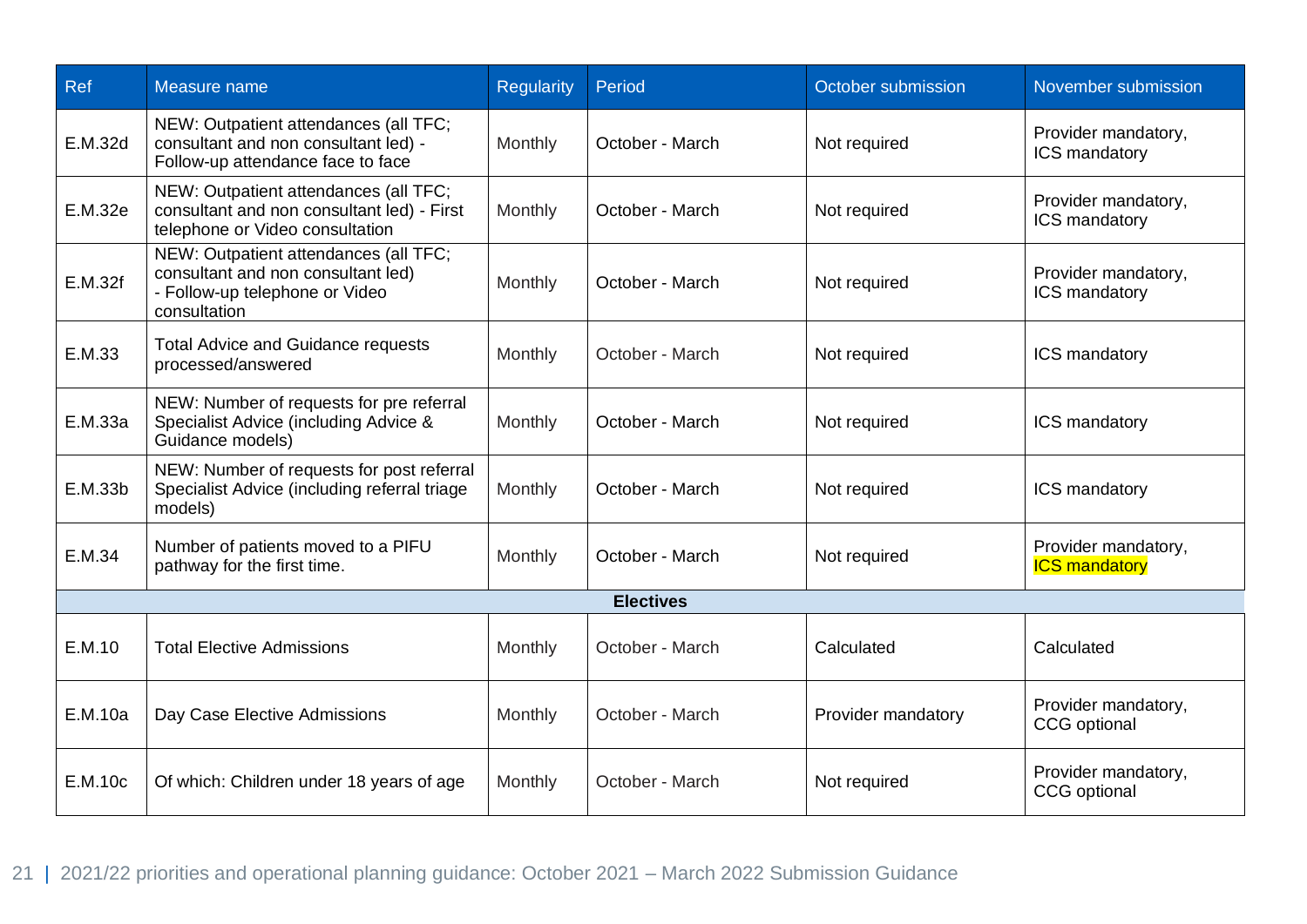| Ref     | Measure name                               | <b>Regularity</b> | Period          | October submission | November submission                        |
|---------|--------------------------------------------|-------------------|-----------------|--------------------|--------------------------------------------|
| E.M.10b | <b>Ordinary Elective Admissions</b>        | Monthly           | October - March | Provider mandatory | Provider mandatory,<br><b>CCG</b> optional |
| E.M.10d | Of which: Children under 18 years of age   | Monthly           | October - March | Not required       | Provider mandatory,<br><b>CCG</b> optional |
| E.M.35a | Day case - Neurosurgery                    | Monthly           | October - March | Not required       | <b>Provider mandatory</b>                  |
| E.M.35b | Day case - Cardiology                      | Monthly           | October - March | Not required       | <b>Provider mandatory</b>                  |
| E.M.35c | Day case - Cardiac Surgery                 | Monthly           | October - March | Not required       | <b>Provider mandatory</b>                  |
| E.M.35d | Day case - Vascular Surgery                | Monthly           | October - March | Not required       | <b>Provider mandatory</b>                  |
| E.M.35e | Day case - Neurology                       | Monthly           | October - March | Not required       | <b>Provider mandatory</b>                  |
| E.M.35f | Day case - Solid Organ Transplant          | Monthly           | October - March | Not required       | <b>Provider mandatory</b>                  |
| E.M.36a | <b>Ordinary Elective - Neurosurgery</b>    | Monthly           | October - March | Not required       | <b>Provider mandatory</b>                  |
| E.M.36b | <b>Ordinary Elective - Cardiology</b>      | Monthly           | October - March | Not required       | <b>Provider mandatory</b>                  |
| E.M.36c | <b>Ordinary Elective - Cardiac Surgery</b> | Monthly           | October - March | Not required       | <b>Provider mandatory</b>                  |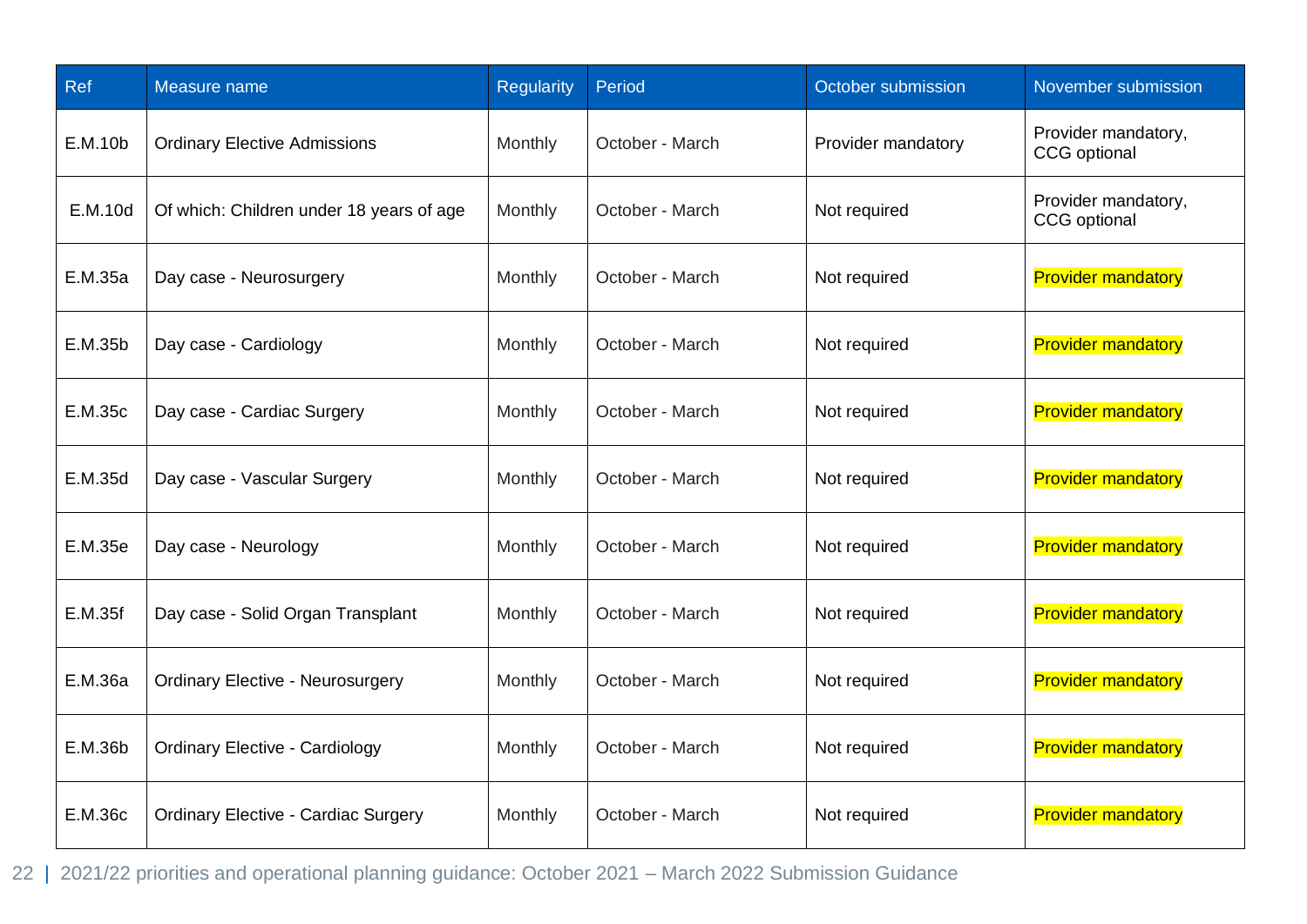| <b>Ref</b>          | Measure name                                | <b>Regularity</b> | Period          | October submission | November submission                        |  |
|---------------------|---------------------------------------------|-------------------|-----------------|--------------------|--------------------------------------------|--|
| E.M.36d             | <b>Ordinary Elective - Vascular Surgery</b> | Monthly           | October - March | Not required       | <b>Provider mandatory</b>                  |  |
| E.M.36e             | <b>Ordinary Elective - Neurology</b>        | Monthly           | October - March | Not required       | <b>Provider mandatory</b>                  |  |
| E.M.36f             | Ordinary Elective - Solid Organ Transplant  | Monthly           | October - March | Not required       | <b>Provider mandatory</b>                  |  |
| E.M.18              | NEW: RTT completed admitted pathways        | Monthly           | October-March   | Provider mandatory | Provider mandatory,<br><b>CCG</b> optional |  |
| E.M.19              | NEW: RTT completed non-admitted<br>pathways | Monthly           | October-March   | Provider mandatory | Provider mandatory,<br><b>CCG</b> optional |  |
| E.M.20              | NEW: New RTT pathways (clock starts)        | Monthly           | October-March   | Provider mandatory | Provider mandatory,<br><b>CCG</b> optional |  |
| E.B.18              | NEW: Number of 52+ week RTT waits           | Monthly           | October - March | Provider mandatory | Provider mandatory,<br>CCG optional        |  |
| E.B.19              | NEW: Number of 104+ week RTT waits          | Monthly           | October - March | Provider mandatory | Provider mandatory,<br><b>CCG</b> optional |  |
| E.B.3a              | NEW: RTT waiting list                       | Monthly           | October-March   | Provider mandatory | Provider mandatory,<br><b>CCG</b> optional |  |
| <b>Non-elective</b> |                                             |                   |                 |                    |                                            |  |
| E.M.11a             | 0-day length of stay                        | Monthly           | October - March | Provider mandatory | Provider mandatory,<br><b>CCG</b> optional |  |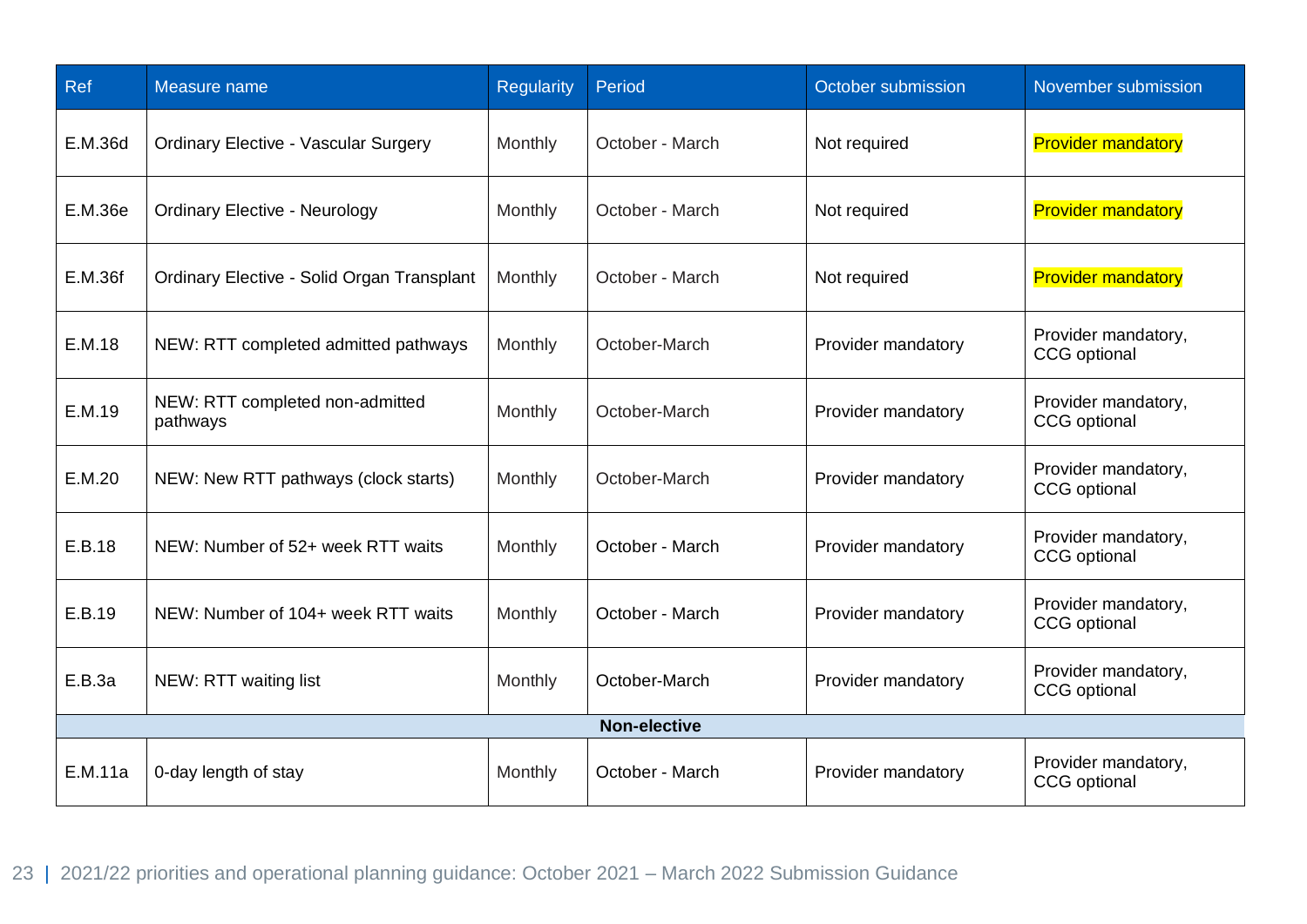| Ref     | Measure name                                                   | <b>Regularity</b> | Period          | October submission | November submission                        |
|---------|----------------------------------------------------------------|-------------------|-----------------|--------------------|--------------------------------------------|
| E.M.11b | +1 length of stay                                              | Monthly           | October - March | Calculated         | Calculated                                 |
| E.M.11c | +1 length of stay - COVID                                      | Monthly           | October - March | Provider mandatory | Provider mandatory,<br><b>CCG</b> optional |
| E.M.11d | +1 length of stay - Non-COVID                                  | Monthly           | October - March | Provider mandatory | Provider mandatory,<br>CCG optional        |
| E.M.11  | <b>Total Non-elective admissions</b>                           | Monthly           | October - March | Calculated         | Calculated                                 |
|         |                                                                |                   | <b>UEC</b>      |                    |                                            |
| E.M.12a | Type 1&2 A&E attendances excluding<br>planned follow ups       | Monthly           | October - March | Not required       | Provider mandatory,<br><b>CCG</b> optional |
| E.M.12b | Type 3&4 A&E attendances excluding<br>planned follow ups       | Monthly           | October - March | Not required       | Provider mandatory,<br><b>CCG</b> optional |
| E.M.12  | Total Type 1-4 A&E Attendances<br>excluding planned follow ups | Monthly           | October - March | Not required       | Calculated                                 |
| E.B.22a | Ambulance - C1 Incidents                                       | Monthly           | October - March | Not required       | Ambulance trust<br>mandatory               |
| E.B.22b | Ambulance - C1T Incidents                                      | Monthly           | October - March | Not required       | Ambulance trust<br>mandatory               |
| E.B.22c | Ambulance - C2 Incidents                                       | Monthly           | October - March | Not required       | Ambulance trust<br>mandatory               |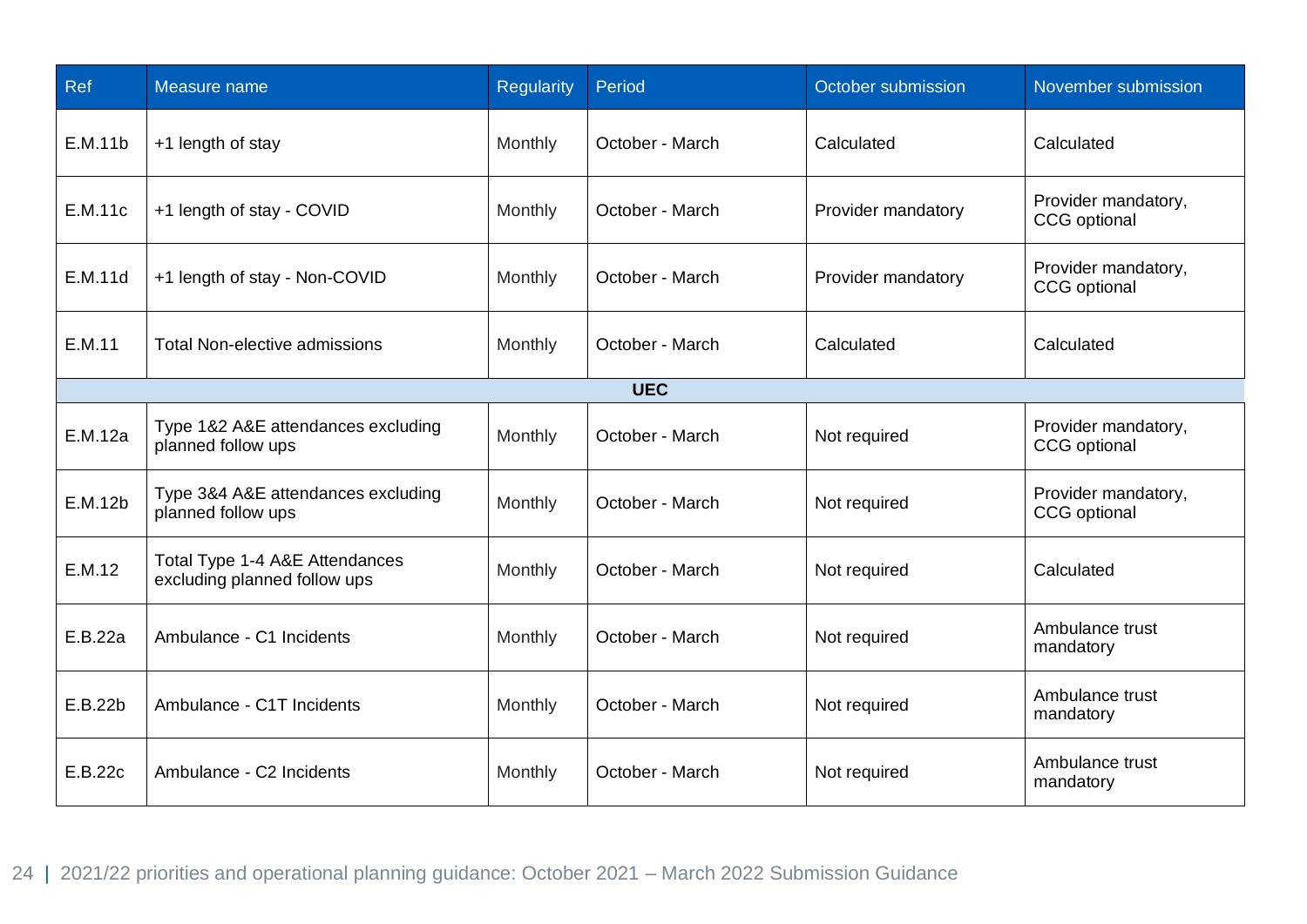| Ref     | Measure name                                                                                                                                                                                                                        | <b>Regularity</b> | Period                     | October submission | November submission          |
|---------|-------------------------------------------------------------------------------------------------------------------------------------------------------------------------------------------------------------------------------------|-------------------|----------------------------|--------------------|------------------------------|
| E.B.22d | Ambulance - C3 incidents                                                                                                                                                                                                            | Monthly           | October - March            | Not required       | Ambulance trust<br>mandatory |
| E.B.22e | Ambulance - C4 incidents                                                                                                                                                                                                            | Monthly           | October - March            | Not required       | Ambulance trust<br>mandatory |
|         |                                                                                                                                                                                                                                     |                   | <b>Demand and capacity</b> |                    |                              |
| E.M.26a | Overnight G&A bed occupancy                                                                                                                                                                                                         | Monthly           | October - March            | Calculated         | Calculated                   |
| E.M.26a | Overnight G&A beds available                                                                                                                                                                                                        | Monthly           | October - March            | Provider mandatory | Provider mandatory           |
| E.M.26a | Overnight G&A beds occupied                                                                                                                                                                                                         | Monthly           | October - March            | Provider mandatory | Provider mandatory           |
| E.M.26a | NEW: of the overnight G&A beds<br>available, how many will be operationally<br>separate for Elective patients only and<br>cannot be used for any other purpose i.e.<br>to bed urgent care patients at times of<br>extreme pressure. | Monthly           | October - March            | Provider mandatory | Provider mandatory           |
| E.M.26c | NEW: day G&A beds available                                                                                                                                                                                                         | Monthly           | October - March            | Provider mandatory | Provider mandatory           |
| E.M.26c | NEW: of the day G&A beds available, how<br>many will be operationally separate for<br>Elective patients only and cannot be used<br>for any other purpose i.e. to bed urgent<br>care patients at times of extreme pressure.          | Monthly           | October - March            | Provider mandatory | Provider mandatory           |
| E.M.26b | <b>Adult Critical Care bed Occupancy</b>                                                                                                                                                                                            | Monthly           | October - March            | Provider mandatory | Provider mandatory           |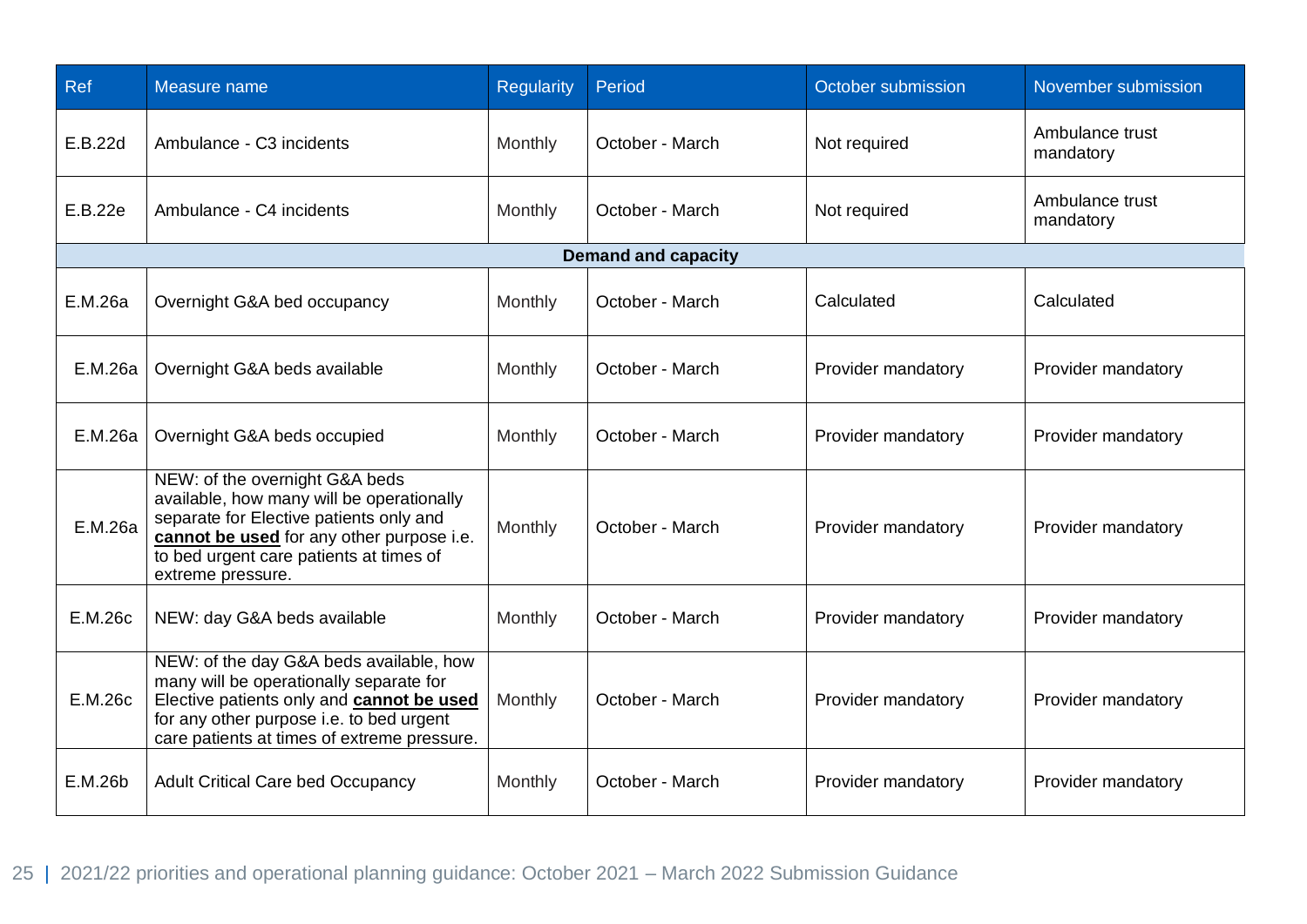| Ref           | Measure name                                                                                                                             | <b>Regularity</b> | Period                     | October submission | November submission                        |  |
|---------------|------------------------------------------------------------------------------------------------------------------------------------------|-------------------|----------------------------|--------------------|--------------------------------------------|--|
| E.M.28        | NHS 111 Referrals to SDEC (as an<br>alternative to ED)                                                                                   | Monthly           | October - March            | Not required       | CCG mandatory                              |  |
|               |                                                                                                                                          |                   | <b>Diagnostic activity</b> |                    |                                            |  |
| E.B.26a       | Diagnostic Tests - Magnetic Resonance<br>Imaging                                                                                         | Monthly           | October - March            | Not required       | Provider mandatory,<br><b>CCG</b> optional |  |
| E.B.26b       | Diagnostic Tests - Computed Tomography                                                                                                   | Monthly           | October - March            | Not required       | Provider mandatory,<br><b>CCG</b> optional |  |
| E.B.26c       | Diagnostic Tests - Non-Obstetric<br><b>Ultrasound</b>                                                                                    | Monthly           | October - March            | Not required       | Provider mandatory,<br><b>CCG</b> optional |  |
| E.B.26d       | Diagnostic Tests - Colonoscopy                                                                                                           | Monthly           | October - March            | Not required       | Provider mandatory,<br><b>CCG</b> optional |  |
| E.B.26e       | Diagnostic Tests - Flexi Sigmoidoscopy                                                                                                   | Monthly           | October - March            | Not required       | Provider mandatory,<br><b>CCG</b> optional |  |
| E.B.26f       | Diagnostic Tests - Gastroscopy                                                                                                           | Monthly           | October - March            | Not required       | Provider mandatory,<br><b>CCG</b> optional |  |
| E.B.26g       | Diagnostic Tests - Cardiology -<br>Echocardiography                                                                                      | Monthly           | October - March            | Not required       | Provider mandatory,<br><b>CCG</b> optional |  |
| <b>Cancer</b> |                                                                                                                                          |                   |                            |                    |                                            |  |
| E.B.30        | All patients urgently referred with<br>suspected cancer by their GP who<br>received a first outpatient appointment in<br>the given month | Monthly           | October - March            | Not required       | Provider mandatory,<br>CCG mandatory       |  |
| E.B.31        | Number of patients receiving first definitive<br>treatment following a diagnosis within the<br>month, for all cancers                    | Monthly           | October - March            | Not required       | Provider mandatory,<br>CCG mandatory       |  |